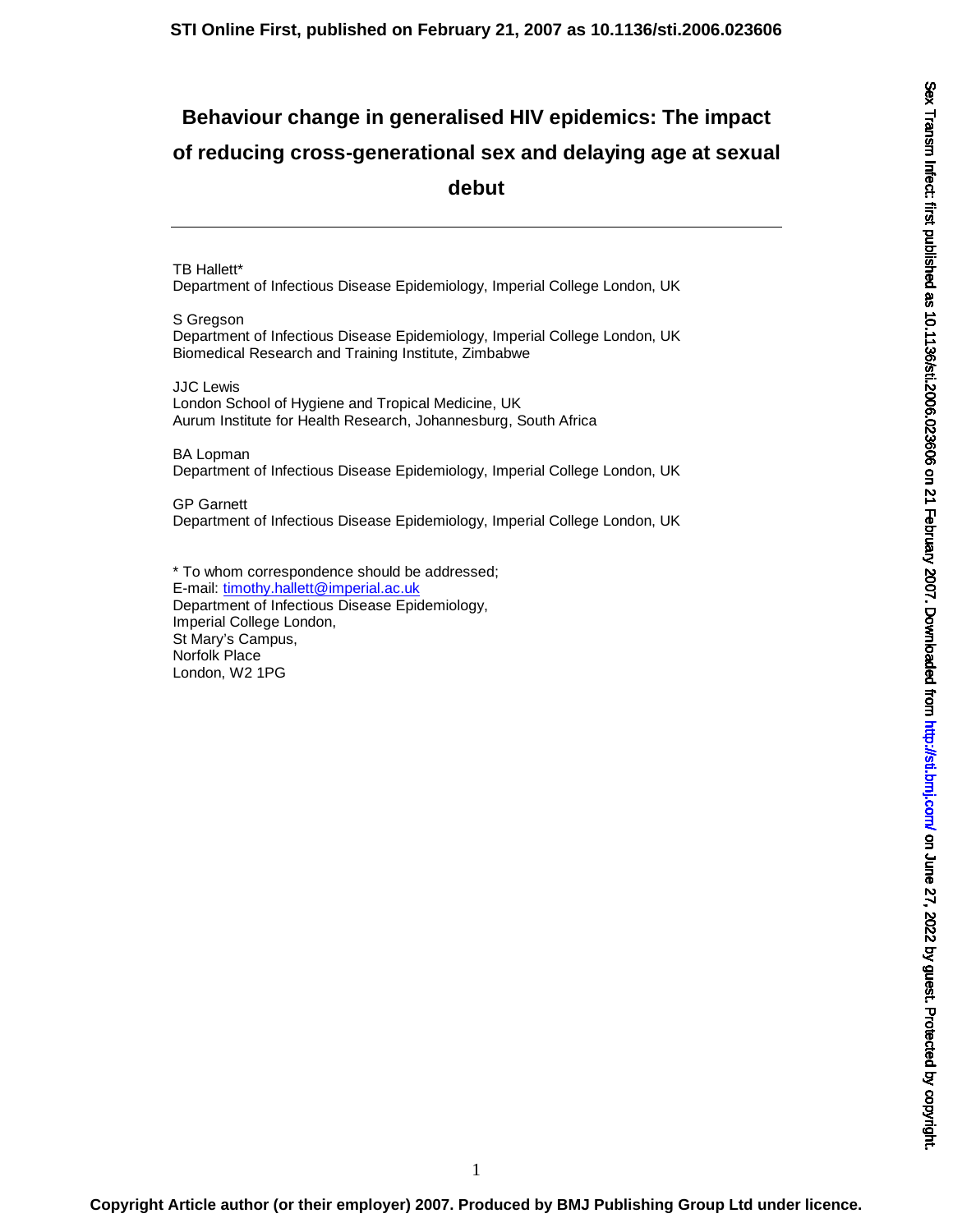# **Abstract**

Background: Sexual behavioural change must lie at the centre of efforts to alleviate the global HIV/AIDS pandemic by preventing new infections. Statistical analysis of risk factors at the individual-level may be used to design behaviour interventions. The importance of reducing cross-generational sex (young women having sex with older men) and delaying age at first sex on the spread of HIV at the population-level has been presumed but not scientifically investigated and quantified.

Methods: A mathematical model of heterosexual spread of HIV was developed and used to predict the population-level impact of reducing cross-generational sex and delaying sexual debut.

Results: The impact of behaviour change on the spread of HIV is sensitive to the structure and reaction of the sexual network. Reducing cross-generational sex could have little impact on the risk of infection unless it is accompanied by a reduction in the number of risky sexual contacts. Even almost exclusive peer-to-peer sexual mixing patterns can support high endemic levels of HIV. The benefit of delaying age at sexual debut is comparatively small and is reduced if males continue to prefer young partners or if young women spend more time unmarried. In Manicaland, Zimbabwe condom use by older men is especially low but if they were to use condoms as frequently as young men, the reduction in average risk of infection could exceed that generated by a two-year delay in first sex.

Conclusions: At the individual-level avoiding sex with older partners and delaying sexual debut can decrease the risk of infection but at the population-level these interventions may do little to limit the spread of HIV without wider-ranging behavioural changes throughout the sexual network. Mathematical models are essential to explore the population-level impact of individual-level behavioural changes.

## **Key messages**

- 1. The impact of behaviour change on the spread of HIV is sensitive to the structure and reaction of the sexual network.
- 2. Reducing cross-generational sex could have little impact on the risk of infection unless it is accompanied by a reduction in the number of risky sexual contacts.
- 3. The benefit of delaying age at sexual debut is comparatively small and is reduced if males continue to prefer young partners or if young women spend more time unmarried.

## **Key words**

HIV; Mathematical modelling; Cross-generational sex; First sex; Zimbabwe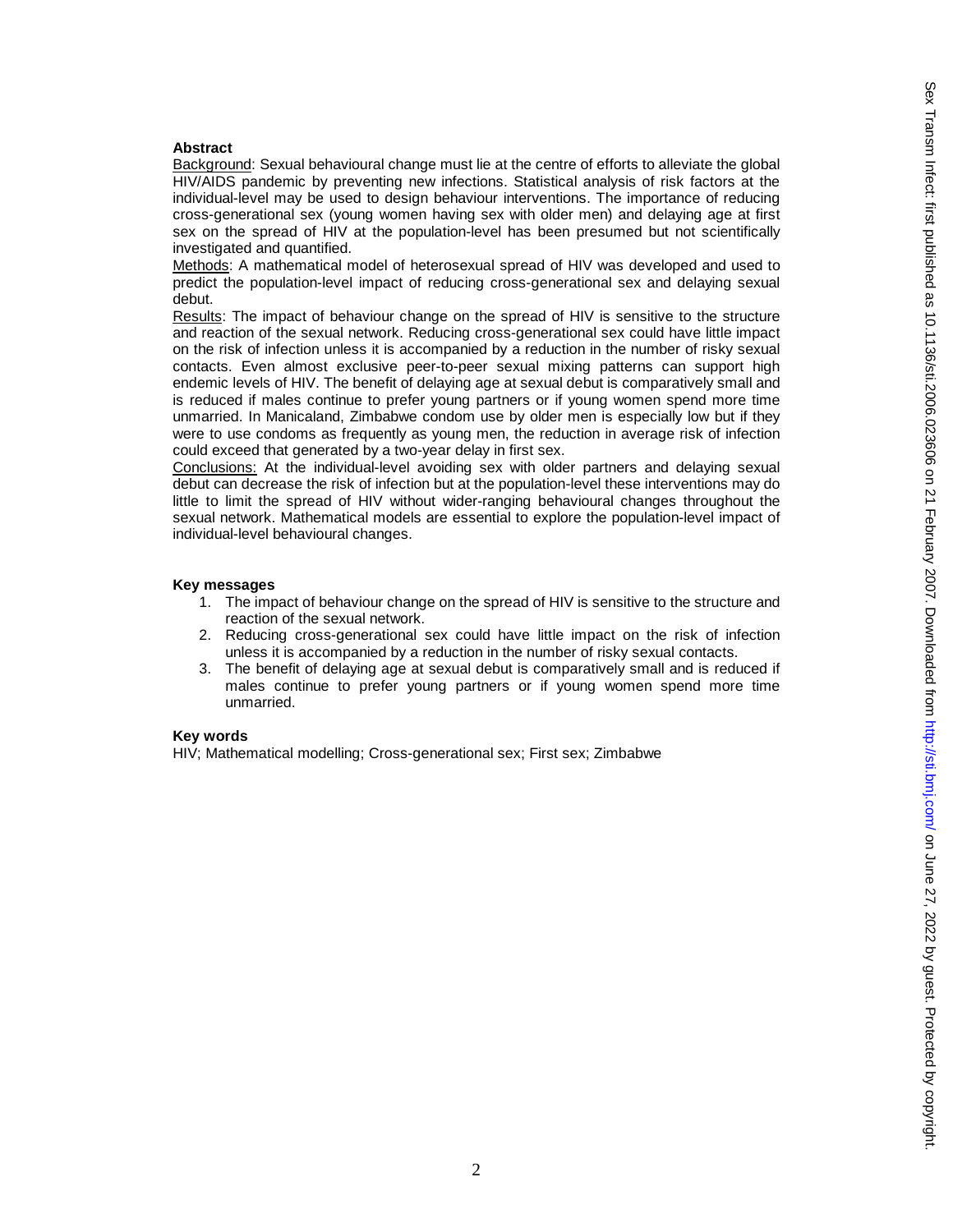#### **Introduction**

The HIV pandemic continues to spread through and devastate the global population (1). In the generalised epidemics in sub-Saharan Africa the majority of risk is associated with heterosexual sex (2-5) and behaviour change is essential to reduce the number of new infections. Funding has been made available for interventions to promote behaviour change (6, 7) but care must be taken to target resources at changing those aspects of sexual behaviour that are most important to the spread of HIV.

Observational studies show that HIV prevalence among young women usually far exceeds that among young men (8) and this has prompted some to stress the importance of protecting young women from infection in particular (2, 8-11). Statistical analyses of individual behaviour data show that the risk of HIV infection is lower amongst women that avoid older sexual partners (12, 13) and begin sexual activity later (12, 14, 15). For this reason, it has been suggested that behaviour interventions should focus on reducing cross-generational sex and delaying sexual debut (8, 16, 17). The importance of these changes at the populationlevel has been presumed but not scientifically investigated and quantified (8, 11, 13, 16-20).

Mathematical models allow an assessment of the potential effects of proposed behaviour interventions and can provide a guide to the factors most critical to their success (21). Increasingly, the insights gained from mathematical models are well understood and applied (22-24), and consulting mathematical models before implementing epidemiological interventions has become standard practice for emerging epidemiological problems (25-27). It can be argued that the same approach should be used to assess the effects of proposed behavioural change interventions on generalized HIV epidemics.

We consider two questions about proposed behavioural change interventions: (i) What population-level effect could discouraging cross-generational sex and promoting delayed age at first sex have on the HIV epidemic?; and (ii) What properties of the sexual network determine the size of this impact? To address these questions we designed a deterministic mathematical model of the heterosexual transmission of HIV with a detailed yearly age-structure of young adults so that changes in age at sexual debut, ages of sexual partners and rates of partner change in those recently entering the sexually active population could be investigated. We parameterise the model using data collected in a cross-sectional survey in rural Zimbabwe (12) in order to provide a detailed and well informed example to illustrate the qualitative results rather than provide an exhaustive description of the various generalised HIV epidemics in Africa.

## **Methods**

#### *Data Sources*

 A stratified population-based survey was carried out in the Manicaland province of eastern Zimbabwe between July 1998 and January 2000 (12) and a follow-up survey completed after 3 years (28). A structured face-to-face questionnaire was conducted with almost ten thousand men and women in 12 distinct communities; two forestry plantations, two tea and coffee estates, two small towns, two roadside trading centres and four subsistence farming areas. In three-quarters of interviews with literate respondents, answers to sensitive questions about sexual behaviour were recorded using a confidential voting method, the use of which has been associated with reporting of greater sexual activity (29). Condoms were used in all reported sex acts in the last sexual partnership by 17% of males and 8% of females that reported a sexual partnership in the last month. Sex acts were self-defined in the questionnaire, but here we assume that all sex acts are insertive penile-vaginal. The distribution of age difference between sexual partners (male's age minus female's age) takes a similar form for women of all ages and can be modelled by a log-logistic function (Figures S1 and S2 in the supplementary material). The mean age difference is 7 years and in approximately 25% of partnerships the age difference is 10 years or more.

#### *Mathematical Simulation Model*

A deterministic mathematical model of the heterosexual transmission of HIV in a sex, age and activity-stratified population was developed. The model is defined by a set of partial differential equations with respect to time and age that are solved numerically with a fourstage Runge-Kutta algorithm (time-step = 0.02 years). Full details of the model can be found in supplementary material but the key assumptions in the model are described here.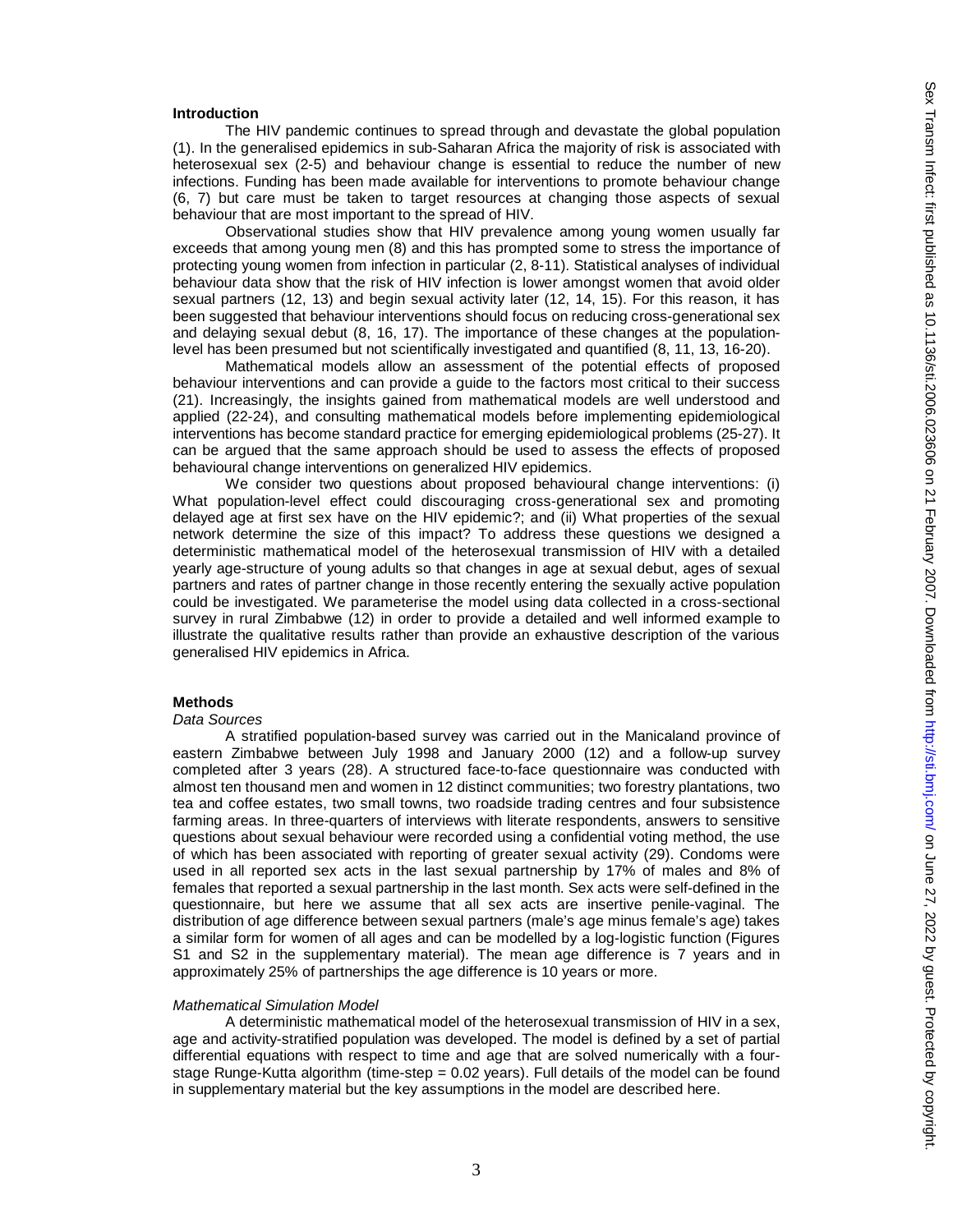HIV is assumed to be transmitted through heterosexual partnerships or at the time of birth from an infected mother to her child. To represent the long and variable incubation period and stage-dependent HIV transmission probability, those infected progress through three stages of asymptomatic infection prior to AIDS: the first stage lasts 3 months and is associated with a high transmission probability; the second stage lasts for several years (up to a mean of 10 years, depending on age) and is associated with a low transmission probability; and the third stage lasts 6 months and is associated with a high transmission probability.

The population is divided into several sexual activity groups with different numbers of sexual partnerships formed per year. To permit study of the effect of varying age at first sex and the pattern of partnership formation with respect to age, a detailed yearly age-structure was incorporated. On sexual debut most individuals enter the group with the lowest sexual activity, but a minority enter groups with much higher sexual activity. An individual of a particular sex, age and sexual activity forms a set number of sexual partnerships each year that are directed preferentially towards those in a similar sexual activity class and between older men and younger women. The fraction of women's partnerships that are formed with men a given number of years older is determined by a log-logistic function. This distribution allows the age-difference to be moderate in most sexual partnerships but much greater in others. It can be parameterised so that the pattern of partnership formation matches that observed in Manicaland or varied to represent alternative scenarios (Figure S3 in the supplementary material). Two types of intervention to reduce cross-generational mixing are simulated; (i) A change in the distributional form of the allocation of young women's partnerships among older men, preserving the total number of partnerships formed, and (ii) removal of a fraction of partnerships with a given age-difference, so that there are less partnerships in total. Both of these interventions generate the same reduction in the fraction of young women's sexual partnerships that are 'cross-generational' but the former replaces those cross-generational partnerships with partnerships among peers whereas the latter does not. For consistency, the derived pattern of partnership-formation for one gender must match that of the other and the extent to which males' demand for sexual partnerships is accommodated by the female population (or vice versa) has to be specified.

 Mortality and fertility rates are chosen to represent an African population in the pre-AIDS era and the model is run for 100 years to establish a stable population structure. The infection is introduced to 0.01% of males aged 25-29 years in the highest sexual activity group.

#### **Results**

Running the model with the different mixing patterns shows that with more crossgenerational mixing, endemic prevalence (among those aged 15-49 years) is slightly higher (Figure 1(a) bars). Female-to-male prevalence ratios for 15-24 year-olds at least equal to those observed can be created in the model without assuming any difference in susceptibility to HIV infection between men or women or over age (Figure 1(a) line).

If all sexual partnerships are formed between peers the epidemic cannot become established (Figure 1(b)). If 1% of sexual partnerships are formed with partners one year older or younger, HIV can become endemic.

Simulating an intervention that reduces cross-generational mixing but preserves the total number of sexual partnership formed, shows that such a behavioural change could substantially reduce HIV prevalence among young women but prevalence among young men might rise (Figure  $1(c)$  – solid lines). With this intervention, the lifetime risk of infection (the expected chance at birth that an individual will have been infected with HIV by their  $55<sup>th</sup>$ birthday) is only slightly reduced; by 10% for females and 5% for males. In contrast, if the same reduction in cross-generational mixing is simulated but without any compensatory increase in the number of partnerships among peers (dashed lines), prevalence among males can decrease and prevalence among females can decrease further. With this intervention, the lifetime risk of infection is reduced much more; by 25% for females and 22% for males.

This pattern of sexual mixing (young women forming partnerships with older men) means that the impact of young women delaying sexual debut is sensitive to the behavioural response of older men – i.e. if males' would-be young sexual partners become abstinent, they may seek to replace those last partnerships with the youngest sexually active females available. Females' risk of infection in the first years of sexual activity is therefore linked to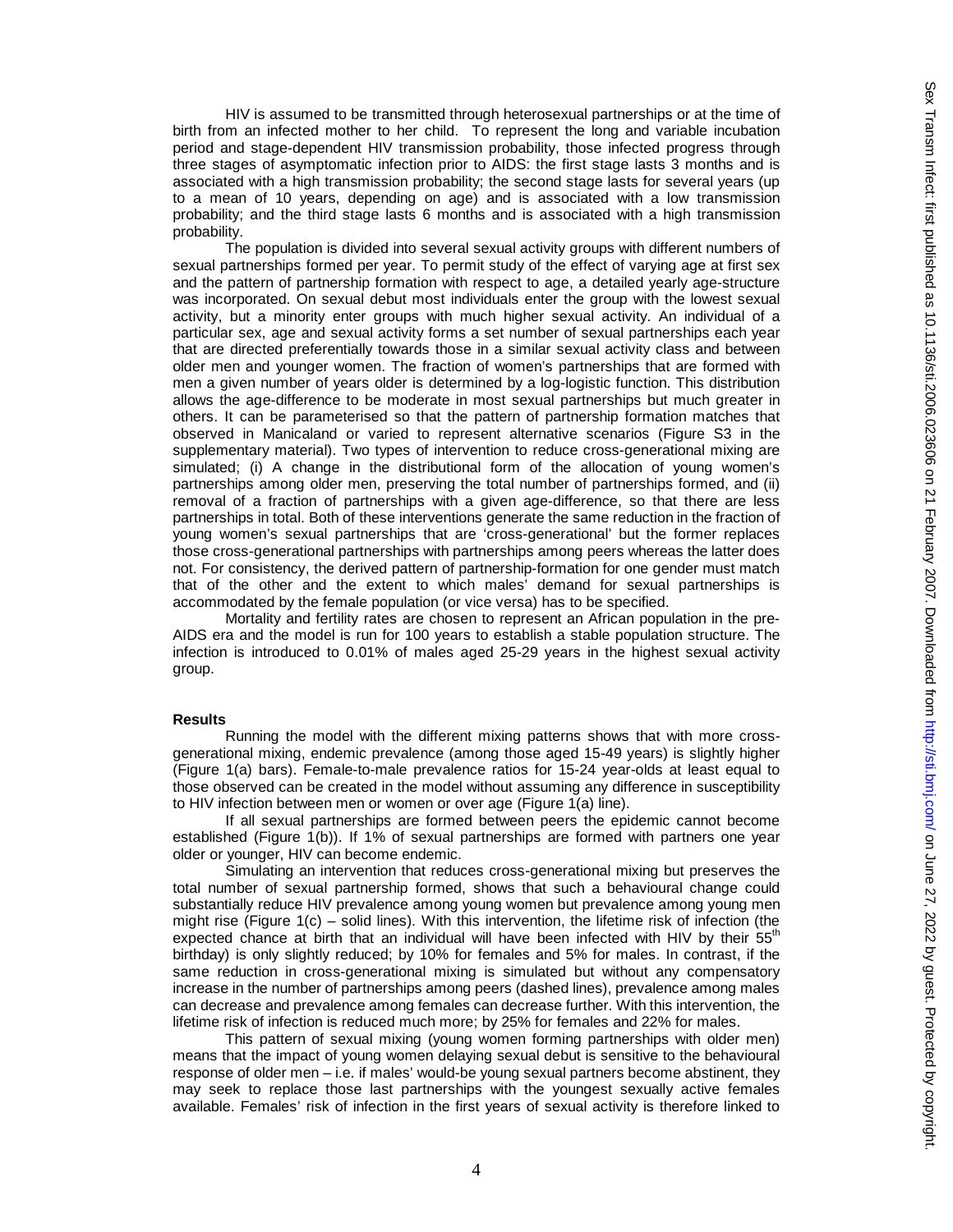whether or not males seek to replace lost partnerships and the extent to which males control the structure of the sexual network (Figure 2(a)). If males do seek to replace the lost partnerships, incidence is increased among women for the first years of sexual activity and this effect is greater if males are able to control the structure sexual network. The reduction in lifetime risk of infection for women is greater if males do not seek to replace lost partnerships (Figure 2(b)). The benefit of delaying sexual debut is even greater if women become less susceptible to infection as they get older. However, under all scenarios the reduction in lifetime risk of infection associated with delaying sexual debut is relatively small.

A further issue is the relative timing of sexual debut and marriage (30). The risk of infection when sexually active but not married (2% per person-year at risk during the first 3 years of follow-up in this population) is greater than when married (1% per person-year). This means that the benefit of delaying first sex depends on the time spent unmarried. For example, increasing the age at first sex from 18 to 21 could lead to lifetime risk of infection being reduced by 9% (if women are unmarried for 12 months less), reduced by 6% (no change in relative timing of marriage) or remain almost unchanged (if women are unmarried for an extra 3 years).

 In rural Zimbabwe, the probability of reporting having used a condom consistently with their most recent sexual partner is particularly low for older men (25 years or older) but is higher if either the man of his partner has had many sexual partners (Figure 3(a)). If condom use by older men is increased to the level currently reported by younger men, the lifetime risk of infection could be reduced by ~20% for both males and females. This exceeds the impact of doubling condom use in the whole population or males and females delaying sexual debut by 2 years under the most optimistic assumptions (Figure 3(b)).

#### **Discussion**

Sexual behaviour change is crucial to prevent HIV infections in sub-Saharan Africa (2). Cross-sectional surveys of individuals' self-reported sexual behaviour show that young women that have had sex with an older man or begun sexual activity when young are more likely to have been infected with HIV (12-15). On this basis, interventions aiming to change behaviour have been proposed that focus on discouraging cross-generational sex and delaying sexual debut (8, 16, 17). Although it is clear that these changes will somewhat reduce the risk of infection to the individual it was not known what impact they could have on the spread of HIV through the population. Despite this uncertainty the importance of crossgenerational sex in supporting high HIV prevalence has been presumed (17) and an increase in abstinence among young people has been partially credited with the decline in HIV prevalence rates in Uganda (31, 32). In this paper we used a mathematical model to quantify the reduction in the average lifetime risk of HIV infection that reducing cross-generational sex and delaying first sex could bring. The model was carefully parameterised using detailed data from a rural district in eastern Zimbabwe (12) and we expect that the qualitative insights will be general to other African settings with generalised epidemics.

Our model simulations suggest that HIV prevalence is only slightly higher with much more cross-generational mixing. Furthermore, even if 99% of sexual partnerships are formed between peers, HIV can still reach a high endemic level. This is contrary to the suggestion that without cross-generational mixing HIV could not persist endemically (17). Crossgenerational sex helps increase prevalence because few of the partnerships of infected older males are with already-infected older females and are more likely to be with uninfected younger females. However, the link is not strong because the infection will reach all agegroups eventually under almost any mixing scenario, and then young women will be exposed instead to the high rates of sexual activity of their male peers. Sex with older men is more risky than sex with younger men partly because the former are more likely to be infected with HIV, having been exposed to the risk of infection for longer. However, the observed gradient in HIV prevalence among males by age is partly a *result* of the cross-generational mixing; prevalence among young men is suppressed by cross-generational mixing because they have only limited access to their peers and instead have sex with even younger uninfected women. A switch to peer-to-peer mixing will increase prevalence among young men making, from a female perspective, formerly 'low-risk' contacts increasingly 'high-risk'. In this way, the benefit of peer-to-peer over cross-generational mixing to the young women is negatively frequency-dependent; one young woman will put herself at less risk by choosing partners her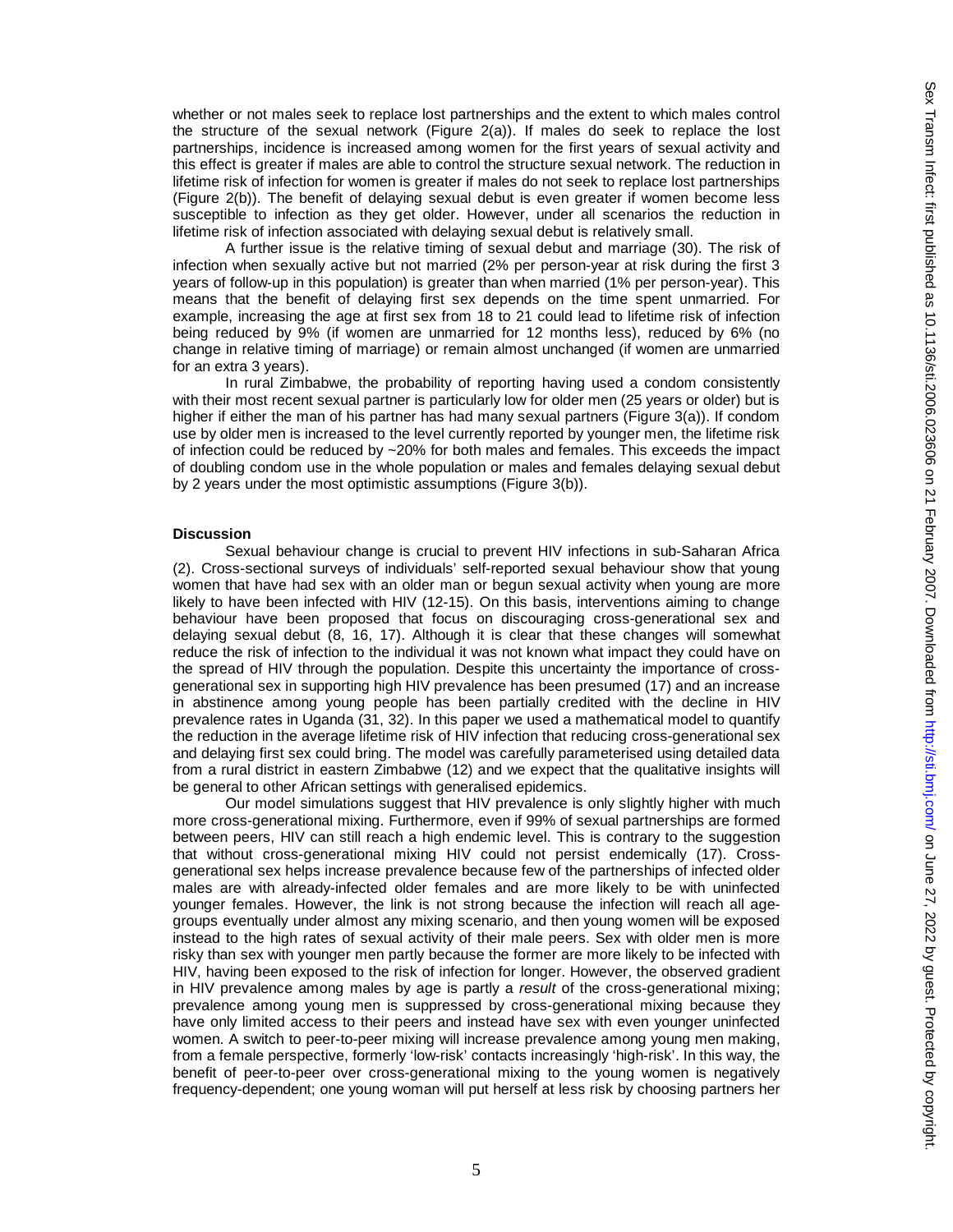own age over older men but as more women come to do the same the benefit of this behaviour change is reduced as HIV prevalence among young men increases.

The real impact of cross-generational sex on the population level spread of HIV is the power imbalance in those partnership and the implications this has for the chance that condoms will be used (12, 19). Our results show that behaviour change interventions should aim to minimise unprotected sexual contact by young women with anyone and not target the age difference between sexual partners *per se*. Nonetheless, this pattern of partnership formation between older men and younger women does seem to underlie the high female-tomale HIV prevalence ratio among young people; the model generates ratios at least as extreme as those observed without assuming any difference in susceptibility to infection by gender or age. Cross-generational mixing must be considered when examining other types of behavioural intervention; the demand for their sexual partnerships could undermine the benefit young women get from remaining abstinent for longer and the importance of transmission from older men makes the frequency with which they use condoms especially important.

Abstinence (through delaying the onset of sexual activity) removes the risk of infection for only a few years – a small fraction of one's lifetime exposure. This period may be important because the first years of a woman's sexual activity may carry the greatest risk of transmission for a number of biological (33-35) and behavioural (12, 18) reasons. However, even assuming that susceptibility declines strongly with age, the lifetime benefit of delaying sex for two years is expected to be, at most, only 8%. The benefit is smaller (3%) if the "demand" for their sexual partnerships is not reduced. Although abstinence undeniably reduces the risk of infection, its impact on the spread of HIV and the average chance of infection over a lifetime is small. It is likely, therefore, that the dramatic prevalence decline in Uganda (31) was primarily mediated through increased condom use and fidelity rather than the 2 year delay in first sex that was also reported (32).

In the coming years, on-going and proposed behaviour interventions will be assessed and their potential effect estimated. This modelling work has highlighted the sensitivity of the efficacy of some behaviour changes to unknown properties of the sexual network (e.g. the response of males to female behaviour change) and projections should incorporate this uncertainty.

From an individual-level perspective it is possible to identify those elements of sexual behaviour that are associated with the highest risk of infection. However, without a dynamic description of HIV transmission it is not clear how these changes will limit the spread of HIV at the population-level. The chance of infection is only partly determined by one's own sexual behaviour and interventions should not be narrowly targeted at particular at-risk groups (for example, young women) but instead tackle risky behaviour throughout the sexual network.

#### **Acknowledgements**

TBH, SG, JJCL and BAL thank the Wellcome Trust and GPG thanks the UK Medical Research Council for funding support.

#### **Competing Interests**

The authors declare that there are no competing interests.

#### **Author contributions**

All authors conceived the study, assisted with model design and analysis and drafting the manuscript.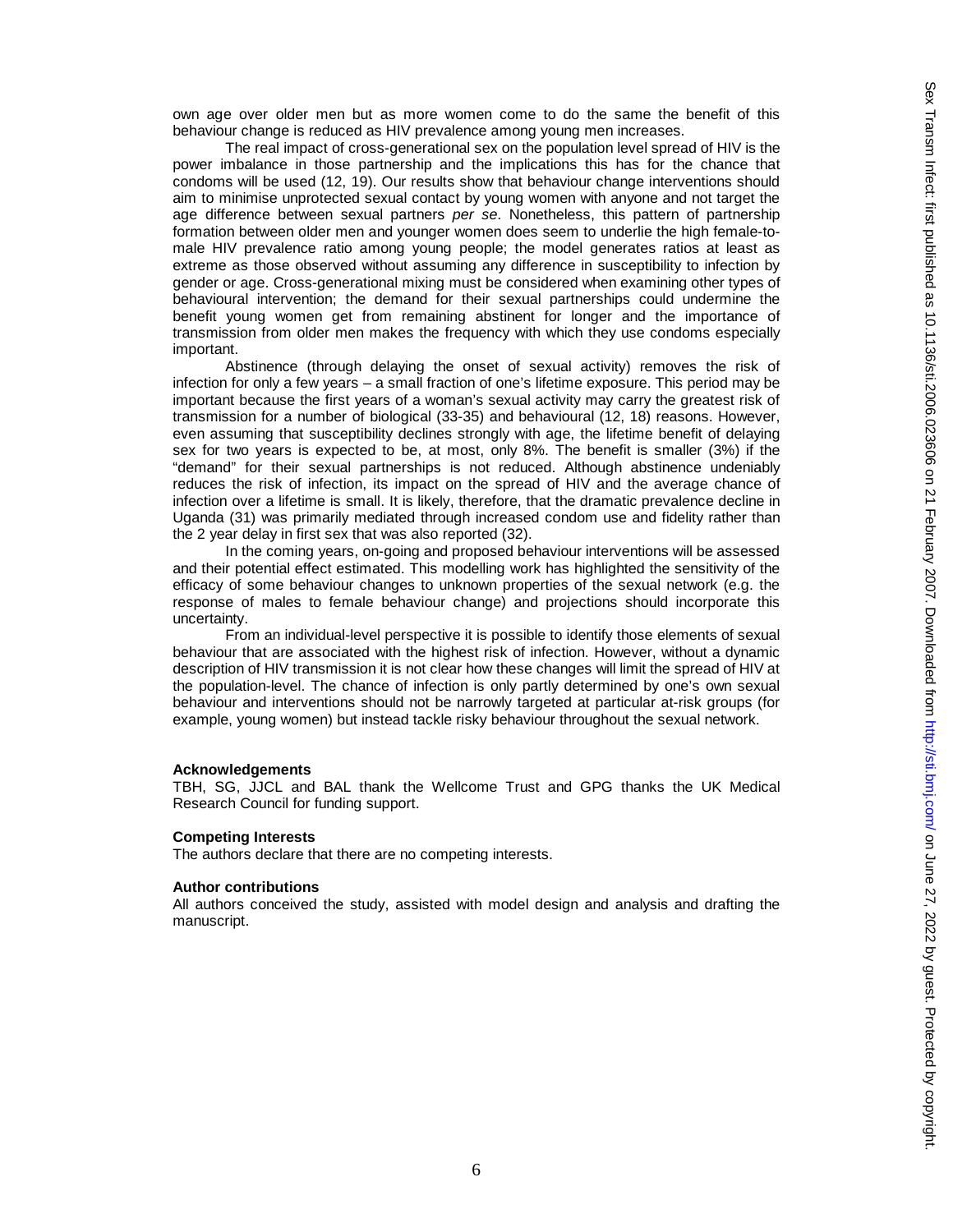#### **Copyright notice**

The Corresponding Author has the right to grant on behalf of all authors and does grant on behalf of all authors, an exclusive licence (or non exclusive for government employees) on a worldwide basis to the BMJ Publishing Group Ltd to permit this article (if accepted) to be published in STI and any other BMJPGL products and sublicenses such use and exploit all subsidiary rights, as set out in our licence (http://sti.bmjjournals.com/ifora/licence.pdf).

### **Figure Legends**

# Figure 1

**The impact of reducing cross-generational sex on the heterosexual spread of HIV.** (**a**) HIV prevalence among 15-49 year-olds (bars) and female-to-male prevalence among 15-24 year-olds (line) with different levels of cross-generational mixing (percent of females' partnerships formed with males 10 or more years older), 20 years after infection introduced. (**b**) HIV prevalence over time if all partnerships are formed between individuals the same age (grey line) or if 1% of partnerships are formed between individuals one year older or younger (black line), or if an intervention eliminates any non-peer-to-peer partnerships at year 20 (dashed line). (**c**) HIV prevalence over time for 15-24 year-old males (black) and females (grey) if the proportion of cross-generational partnerships is reduced from 20% to 5% at year 20 and if there is replacement with peer-to-peer partnerships (solid lines) or if there is no replacement (dashed lines); dotted lines show 'no change' scenario.

#### Figure 2

**The impact of delaying age at first sex on the heterosexual spread of HIV.** (**a**) HIV incidence ratio for women when age at first sex is delayed by two years for both sexes if males seek to maintain their current level of sexual activity and if mixing is determined by males (black line), females (grey line) or is an equal compromise (dashed line). (**b**) Relative lifetime risk of infection when age at first sex is increased from 16 years if males seek to maintain their number of sexual partnerships (black line) or if partnerships are not replaced (grey line) or if partnerships are not replaced and susceptibility to infection decreases with age (dashed line).

#### Figure 3

**The impact of increasing condom use on the heterosexual spread of HIV.** (**a**) The proportion of reported partnerships in which condoms were used in all sex acts, by the age of each partner and whether either one of the partners reported having had 6 or more previous sexual partners (highly sexually active). (**b**) Relative lifetime risk of infection for males and females if (*i*) condom use among males older than 25 increases to the level reported by males under 25 (open bars), (*ii*) condom use overall is doubled (grey bars). The horizontal grey shading gives the comparable range of effects that could be expected if age at first sex for males and females is increased by 2 years.

#### **References**

1. UNAIDS/WHO. AIDS epidemic update: December 2005; 2005.

2. UNAIDS. 2004 Report of the global AIDS epidemic. Geneva; 2004.

3. Kiwanuka N, Gray RH, Serwadda D, Li X, Sewankambo NK, Kigozi G, et al. The incidence of HIV-1 associated with injections and transfusions in a prospective cohort, Rakai, Uganda. Aids. 2004 Jan 23;18(2):342-4.

4. Schmid GP, Buve A, Mugyenyi P, Garnett GP, Hayes RJ, Williams BG, et al. Transmission of HIV-1 infection in sub-Saharan Africa and effect of elimination of unsafe injections. The Lancet. 2004 2004/2/7;363(9407):482-8.

5. Lopman BA, Garnett GP, Mason PR, Gregson S. Individual Level Injection History: A Lack of Association with HIV Incidence in Rural Zimbabwe. PLoS Med. 2005 Feb;2(2):e37.

6. Office of the United States Global AIDS Coordinator. The President's Emergency Plan for AIDS Relief. U.S. Five-year global HIV/AIDS strategy; 2004.

7. The Global Fund to Fight AIDS Tuberculosis and Malaria. The Global Fund to Fight AIDS, Tuberculosis and Malaria; 2004.

8. Laga M, Schwartlander B, Pisani E, Sow PS, Carael M. To stem HIV in Africa, prevent transmission to young women. Aids. 2001 May 4;15(7):931-4.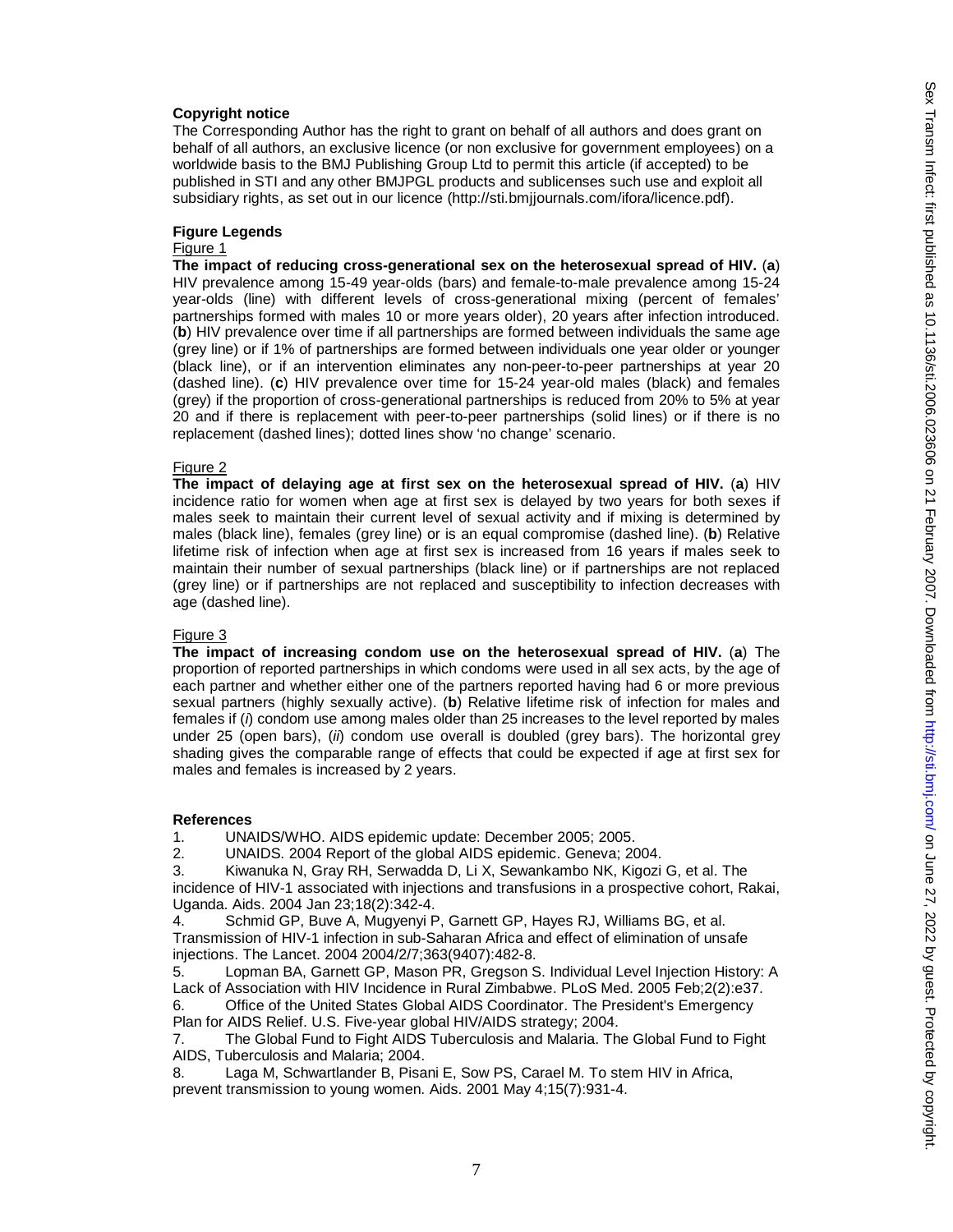9. Genuis SJ, Genuis SK. Adolescent behaviour should be priority. Bmj. 2004 Apr 10;328(7444):894.

10. Green EC, Berman J. Liaisons fueling AIDS in Africa. The Washington Times. 2003 December 28th, 2003.

11. AIDSMark. Cross-generational sex fueling the HIV/AIDS epidemic in sub-Saharan Africa: International Centre for Research on Women (ICRW) and Population Services International (PSI); 2003 August, 2003.

12. Gregson S, Nyamukapa CA, Garnett GP, Mason PR, Zhuwau T, Carael M, et al. Sexual mixing patterns and sex-differentials in teenage exposure to HIV infection in rural Zimbabwe. Lancet. 2002 Jun 1;359(9321):1896-903.

13. Kelly RJ, Gray RH, Sewankambo NK, Serwadda D, Wabwire-Mangen F, Lutalo T, et al. Age differences in sexual partners and risk of HIV-1 infection in rural Uganda. J Acquir Immune Defic Syndr. 2003 Apr 1;32(4):446-51.

14. Pettifor AE, Van Der Straten A, Dunbar MS, Shiboski SC, Padian NS. Early age of first sex: a risk factor for HIV infection among women in Zimbabwe. Aids. 2004 Jul 2;18(10):1435-42.

15. Drain PK, Smith JS, Hughes JP, Halperin DT, Holmes KK. Correlates of National HIV Seroprevalence: An Ecologic Analysis of 122 Developing Countries. J Acquir Immune Defic Syndr. 2004 Apr 20;35(4):407-20.

16. Population services international. Dangerous Liasons; 2003.

17. Cohen J. Asia and Africa: on different trajectories? Science. 2004 Jun 25;304(5679):1932-8.

18. Longfield K, Glick A, Waithaka M, Berman J. Relationships between older men and younger women: implications for STIs/HIV in Kenya. Stud Fam Plann. 2004 Jun;35(2):125-34. 19. Luke N, Kurz KM. Cross-generational and transactional sexual relationships in Sub-

Saharan Africa. Washington, D.C.: International Centre for Research on Women; 2002. 20. Buve A, Bishikwabo-Nsarhaza K, Mutangadura G. The spread and effect of HIV-1

infection in sub-Saharan Africa. Lancet. 2002 Jun 8;359(9322):2011-7.

21. Grassly NC, Garnett GP, Schwartlander B, Gregson S, Anderson RM. The effectiveness of HIV prevention and the epidemiological context. Bull World Health Organ. 2001;79(12):1121-32.

22. Anderson RM, Garnett GP. Mathematical models of the transmission and control of sexually transmitted diseases. Sex Transm Dis. 2000 Nov;27(10):636-43.

23. Garnett GP. An introduction to mathematical models in sexually transmitted disease epidemiology. Sex Transm Infect. 2002 Feb;78(1):7-12.

24. Aral SO, Roegner R. Mathematical modeling as a tool in STD prevention and control: a decade of progress, a millennium of opportunities. Sex Transm Dis. 2000 Nov;27(10):556-7.

25. Keeling MJ, Woolhouse ME, Shaw DJ, Matthews L, Chase-Topping M, Haydon DT, et al. Dynamics of the 2001 UK foot and mouth epidemic: stochastic dispersal in a heterogeneous landscape. Science. 2001 Oct 26;294(5543):813-7.

26. Riley S, Fraser C, Donnelly CA, Ghani AC, Abu-Raddad LJ, Hedley AJ, et al. Transmission dynamics of the etiological agent of SARS in Hong Kong: impact of public health interventions. Science. 2003 Jun 20;300(5627):1961-6.

27. Ferguson NM, Cummings DA, Cauchemez S, Fraser C, Riley S, Meeyai A, et al. Strategies for containing an emerging influenza pandemic in Southeast Asia. Nature. 2005 Sep 8;437(7056):209-14.

28. Gregson S, Garnett GP, Nyamukapa CA, Hallett TB, Lewis JJ, Mason PR, et al. HIV decline associated with behavior change in eastern Zimbabwe. Science. 2006 Feb 3;311(5761):664-6.

29. Gregson S, Zhuwau T, Ndlovu J, Nyamukapa CA. Methods to reduce social desirability bias in sex surveys in low-development settings: experience in Zimbabwe. Sex Transm Dis. 2002 Oct;29(10):568-75.

30. Zaba B, Pisani E, Slaymaker E, Boerma JT. Age at first sex: understanding recent trends in African demographic surveys. Sex Transm Infect. 2004 Dec;80 Suppl 2:ii28-35. 31. Stoneburner RL, Low-Beer D. Population-level HIV declines and behavioral risk

avoidance in Uganda. Science. 2004 Apr 30;304(5671):714-8.

32. Asiimwe-Okiror G, Opio AA, Musinguzi J, Madraa E, Tembo G, Carael M. Change in sexual behaviour and decline in HIV infection among young pregnant women in urban Uganda. Aids. 1997 Nov 15;11(14):1757-63.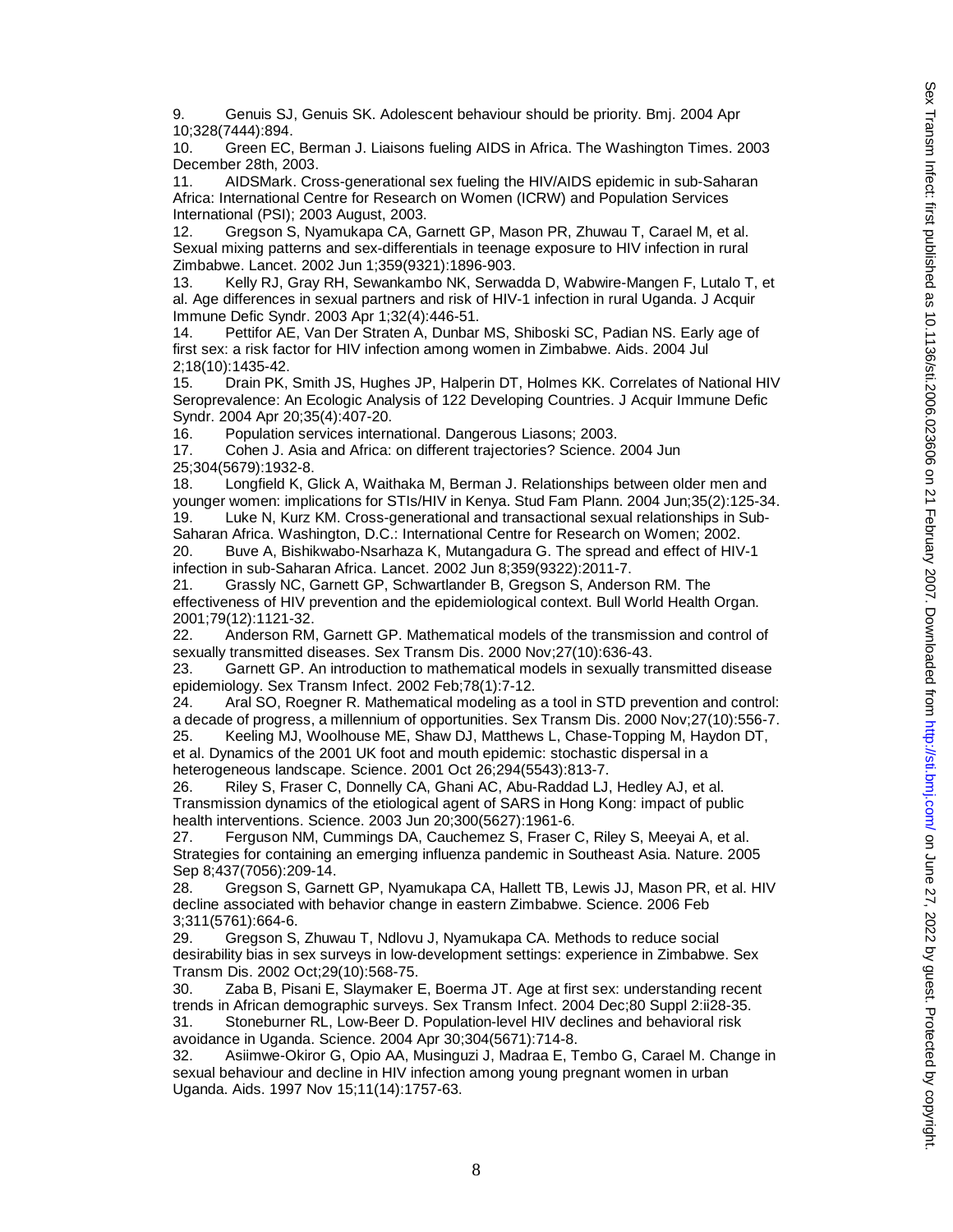33. Glynn JR, Carael M, Auvert B, Kahindo M, Chege J, Musonda R, et al. Why do young women have a much higher prevalence of HIV than young men? A study in Kisumu, Kenya and Ndola, Zambia. Aids. 2001 Aug;15 Suppl 4:S51-60.

34. Moss GB, Clemetson D, D'Costa L, Plummer FA, Ndinya-Achola JO, Reilly M, et al. Association of cervical ectopy with heterosexual transmission of human immunodeficiency virus: results of a study of couples in Nairobi, Kenya. J Infect Dis. 1991 Sep;164(3):588-91.<br>35. Duncan ME, Tibaux G, Pelzer A, Reimann K, Peutherer JF, Simmonds P, et al. Firs 35. Duncan ME, Tibaux G, Pelzer A, Reimann K, Peutherer JF, Simmonds P, et al. First coitus before menarche and risk of sexually transmitted disease. Lancet. 1990 Feb 10;335(8685):338-40.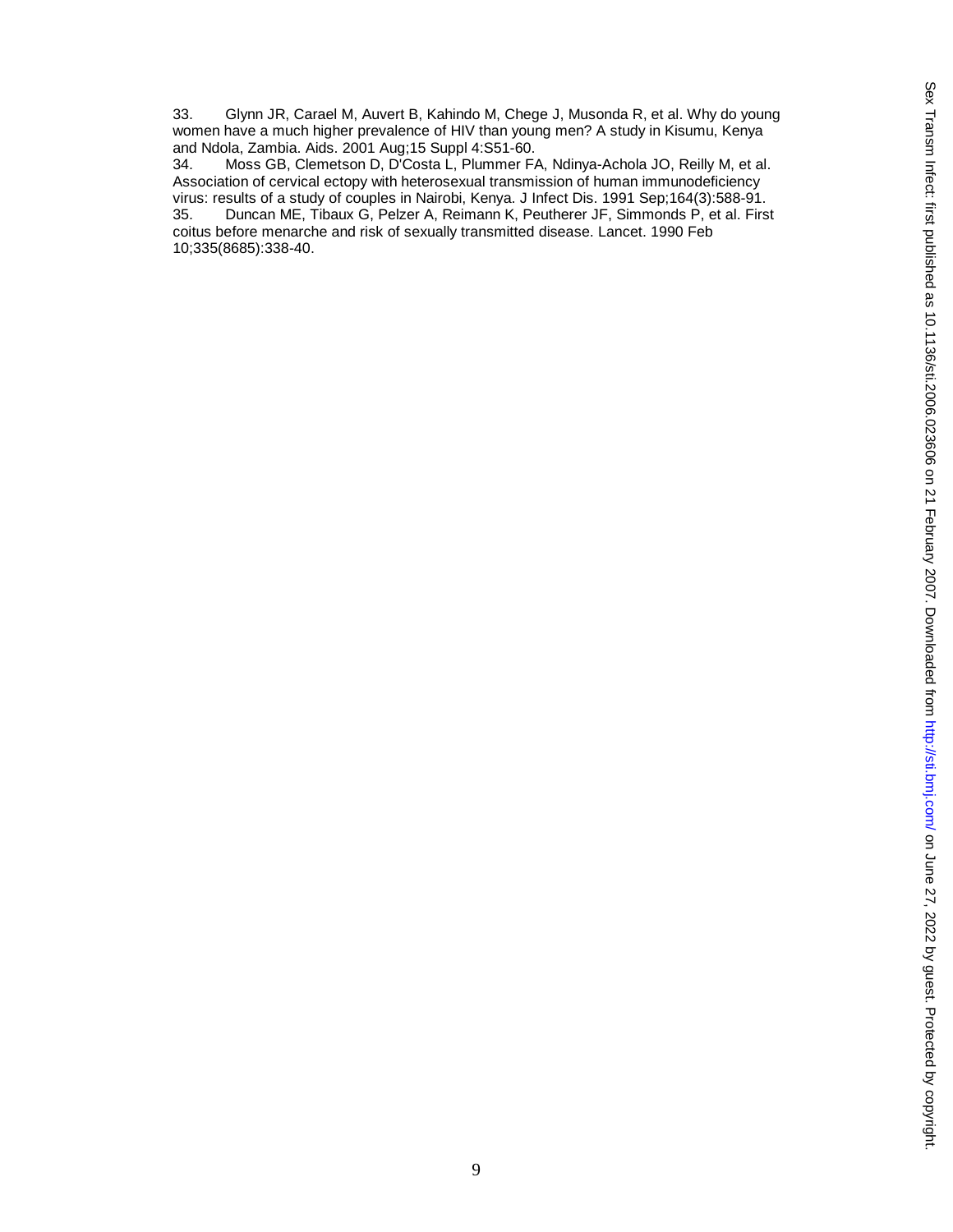

Sex Transm Infect: first bediened as 10.113/sti.2006. Doming Arther with the compromined as 15.300. By guest. Protected by copyright.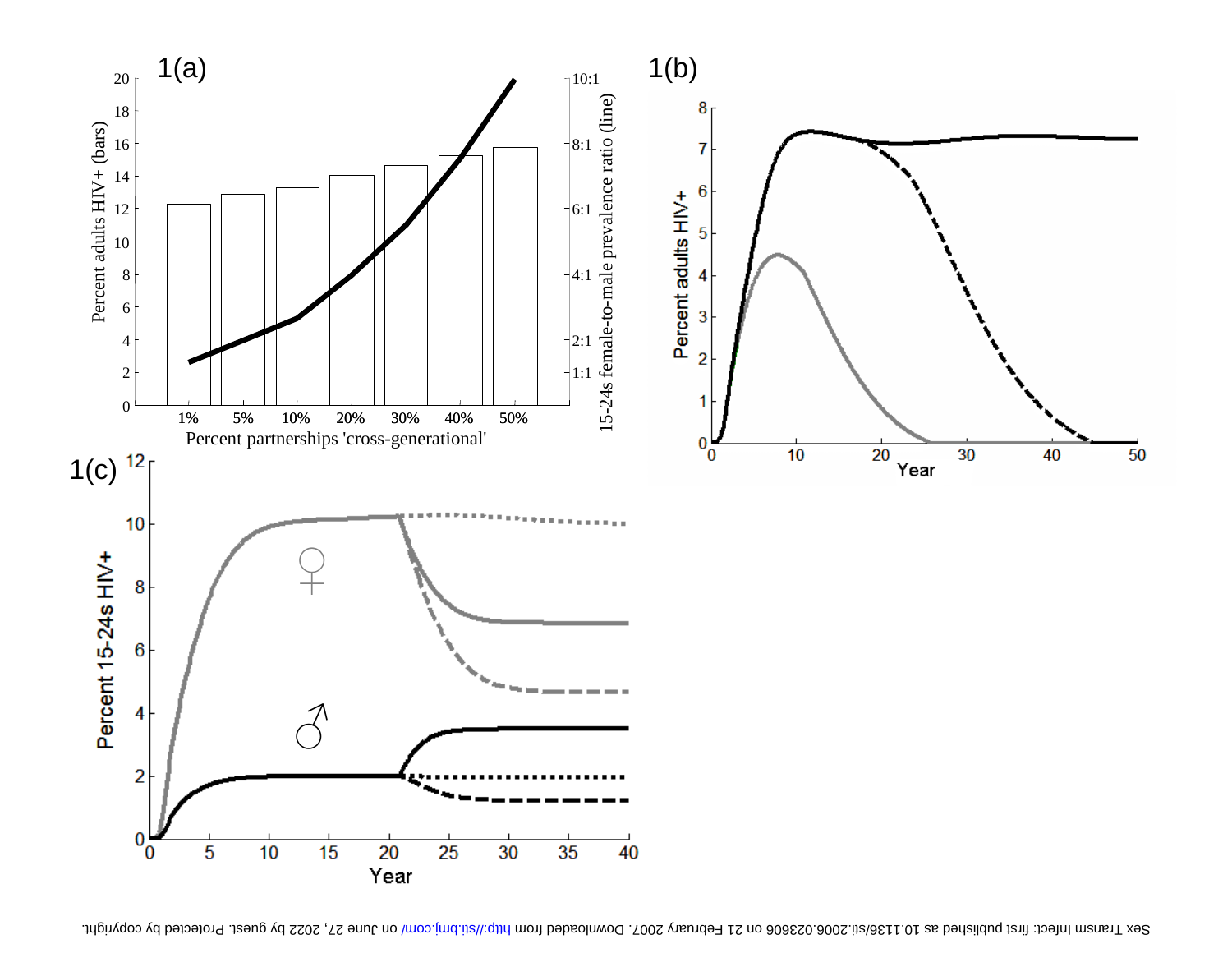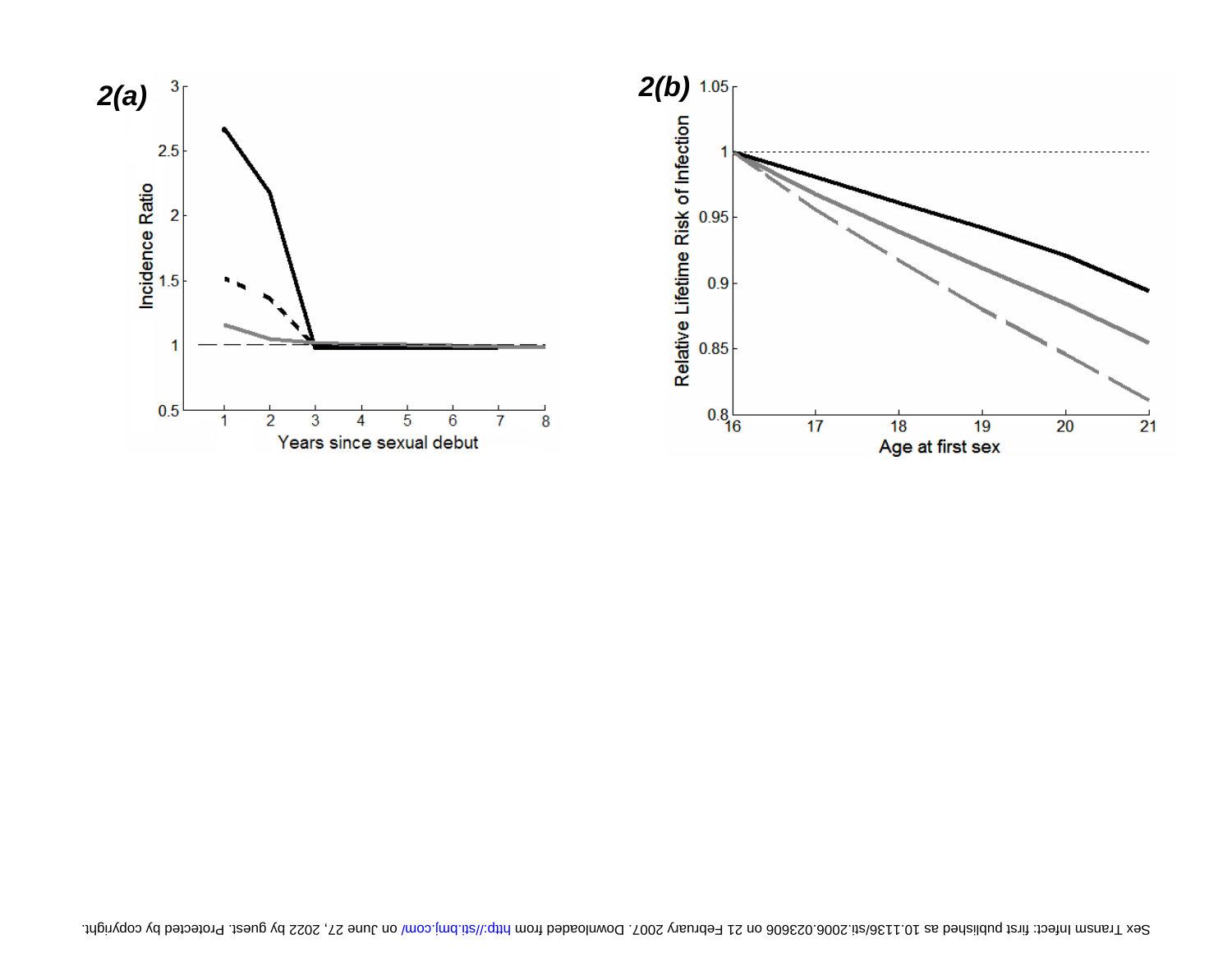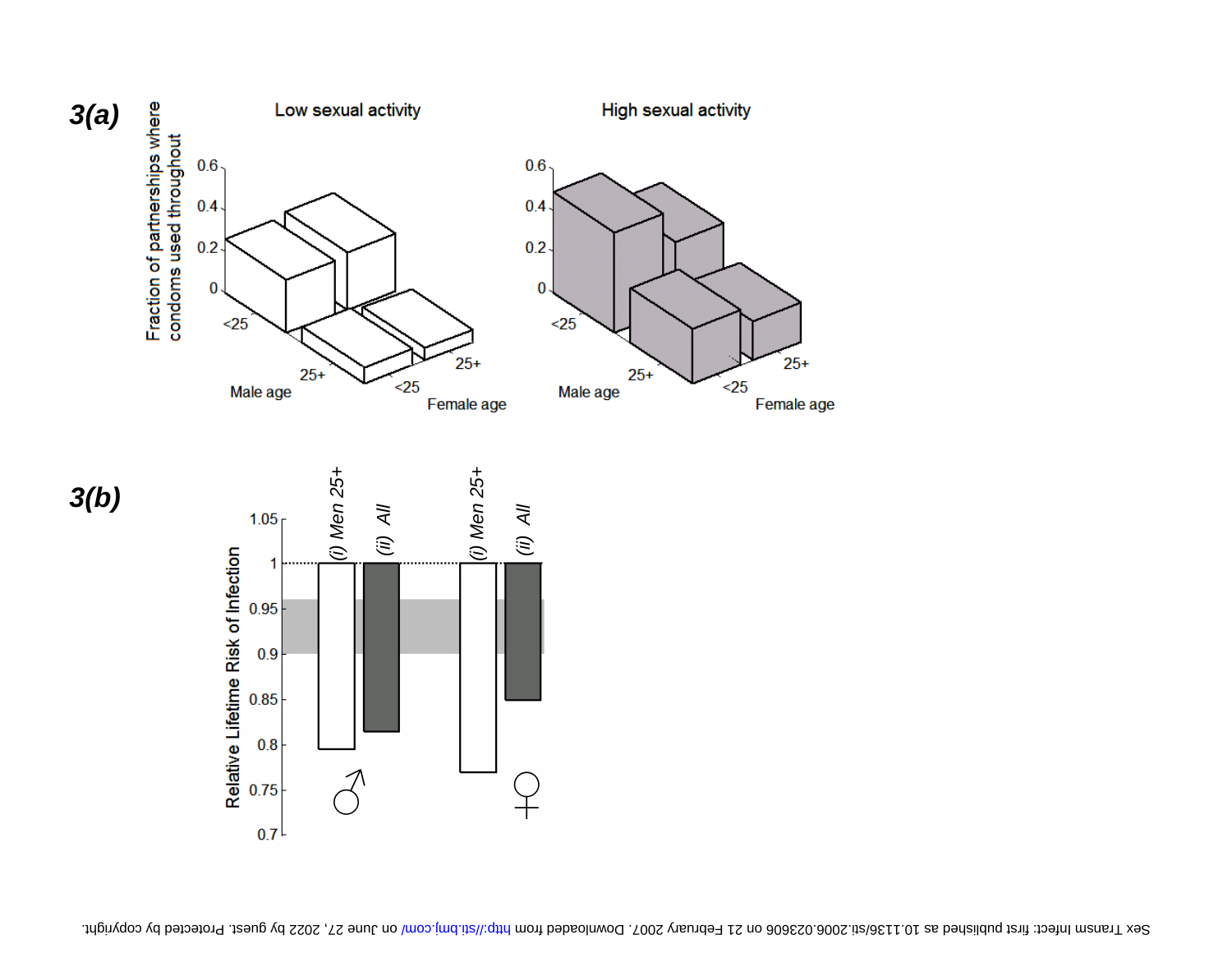# *Behaviour change in generalised HIV epidemics: The impact of reducing cross-generational sex and delaying age of sexual debut*

TB Hallett *et al.* 

*SUPPLEMENTARY MATERIAL* 

# **Full Description of the Mathematical Model**

The model is defined by a set of partial differential equations with respect to time and age that are solved numerically with a four-stage Runge-Kutta algorithm (time-step = 0.02 years). The population is stratified by gender ( $k=1$  for males,  $k=2$  for females) and sexual activity ( $m=0$  (lowest) to 4 (highest)). The model treats HIV infection status as either HIV negative (X), HIV acute infection  $(Y^1)$ , latent infection  $(Y^2)$ , pre-AIDS  $(Y^3)$  or full blown AIDS (Z). The model is run for 100 years to establish a stable population structure before the introduction of infection with 0.01% of males aged 25-29 years in the highest sexual activity group moving from X to  $Y^1$ .

The partial differential equations are:

$$
\frac{\partial X_{k,m}}{\partial t} + \frac{\partial X_{k,m}}{\partial a} = -X_{k,m} \left( \mu_k(a) + \lambda_{k,m}(a,t) \right)
$$
\n
$$
\frac{\partial Y_{k,m}^1}{\partial t} + \frac{\partial Y_{k,m}^1}{\partial a} = \lambda_{k,m}(a,t).X_{k,m} - Y_{k,m}^1 \left( \mu_k(a) + \nu_1 \right)
$$
\n
$$
\frac{\partial Y_{k,m}^2}{\partial t} + \frac{\partial Y_{k,m}^2}{\partial a} = \nu_1(a).Y_{k,m}^1 - Y_{k,m}^2 \left( \mu_k(a) + \nu_2(a) \right)
$$
\n
$$
\frac{\partial Y_{k,m}^3}{\partial t} + \frac{\partial Y_{k,m}^3}{\partial a} = \nu_2(a).Y_{k,m}^2 - Y_{k,m}^3 \left( \mu_k(a) + \nu_3 \right)
$$
\n
$$
\frac{\partial Z_{k,m}}{\partial t} + \frac{\partial Z_{k,m}}{\partial a} = \nu_3 Y_{k,m}^3 - Z_{k,m} \left( \mu_k(a) + \alpha \right)
$$

 $\mu_k(a)$  is the gender and age-specific per-capita death rate;  $\lambda_{k,m}(a,t)$  is the force of infection to individuals of that gender, age and activitygroup at time t; 1 1 1

1  $\frac{1}{v_1}, \frac{1}{v_2(a)}$  $\frac{1}{v_2(a)}$  and 3  $\frac{1}{v_2}$  are the

mean number of years spent with acute infection, latent infection and pre-AIDS, respectively;  $\alpha(a)$  is the AIDS-associated mortality rate.

At each moment, the number of new-borns introduced into each gender and sexual activity-group in the population is: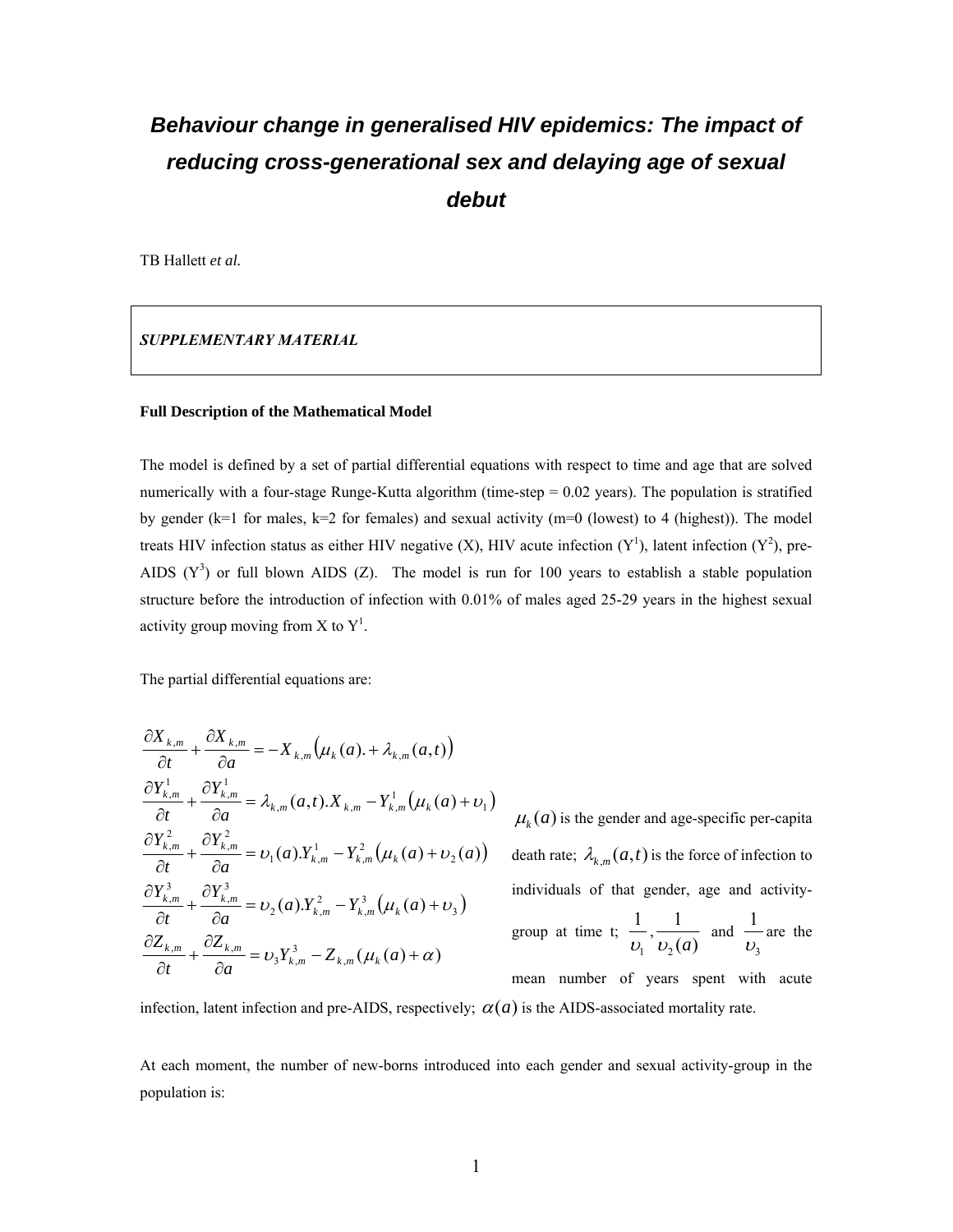$$
X_{k,m}(0,t) = \frac{\sigma_k \gamma_m \int \varphi(a) \sum_m X_{2,m}(a,t) da + (1-\sigma) \int \varphi(a) \sum_m \left[ Y_{2,m}^1(a,t) + Y_{2,m}^2(a,t) + Y_{2,m}^3(a,t) \right] da}{N^1_{k,m}(0,t) = \frac{\sigma_k \gamma_m \sigma \int \varphi(a) \sum_m \left[ Y_{2,m}^1(a,t) + Y_{2,m}^2(a,t) + Y_{2,m}^3(a,t) \right] da}
$$

where  $\varphi(a)$  is the age-specific fertility (assumed to be the same for uninfected and infected females),  $\sigma$  is the probability of mother to child transmission,  $\varpi_k$  is the fraction of babies born that gender and  $\gamma_m$  is the fraction of babies born into that sexual activity-group.

The risk of a susceptible individual becoming infected is a function of the yearly age-group rather than a continuous function of age such that:  $\lambda_{k,m}$  ( $i-0.5 \le i < i+0.5$ ,  $t$ ) =  $F_{k,i,m}$  ( $t$ ). We define the pattern of contact within the population through a matrix determining the age and activity group-specific rates of partnership formation with the age and activity groups of the opposite gender. Here one's own age and activity category is denoted *i* and *m*, respectively, and those of members of the opposite gender are distinguished with a prime (*i'* and *m'*).

$$
F_{k,i,m}(t) = \sum_{m'} \sum_{i'} \left( c_{k,i,m,i',m'}(t).P_{k',i',m'}(t).(1 - \psi_{i,i',m,m'}) \right)
$$

where  $c_{k,i,m,i',m'}$  is the number of partnerships formed with individuals of the opposite gender by age and activity group, *Pk',i',m'* is the risk of acquiring infection when forming partnerships with individuals of the opposite gender by age and sexual activity, and  $\psi_{i,m,i',m'}$  is the chance that condoms are used consistently in partnerships formed between such individuals. The definition of each of these terms follows.

The distribution of partnerships  $c_{k,i,m,i',m'}$  is calculated by sharing the total number of partnerships that are allocated to individuals in each gender, age and activity group,  $C_{k,i,m}$ , amongst the age and activity groups of the opposite gender:

$$
c_{k,i,m,i',m'} = C_{k,i,m} \left[ (1 - \varepsilon) \delta_{m,m'} + \varepsilon \left\{ \frac{N_{k',i',m'} C_{k',i',m'}}{\sum_{m'} N_{k',i',m'} C_{k',i',m'}} \right\} \right] \Delta_{k,i,i'}
$$
  

$$
N_{k,i,m} = \int_{i-0.5}^{i+0.5} X_{k,m}(a,t) + Y_{k,m}^1(a,t) + Y_{k,m}^2(a,t) + Y_{k,m}^3(a,t) da
$$

where and  $\delta_{m,m'}$  is the identity matrix. Thus the pattern of mixing with respect to activity ranges from assortative (like-with-like,  $\varepsilon=0$ ) to random ( $\varepsilon=1$ ) and the pattern of mixing with respect to age is determined by the distribution  $\Delta_{k,i,i'}$  - the fraction of an *i*-aged individual's partnerships that are formed with individuals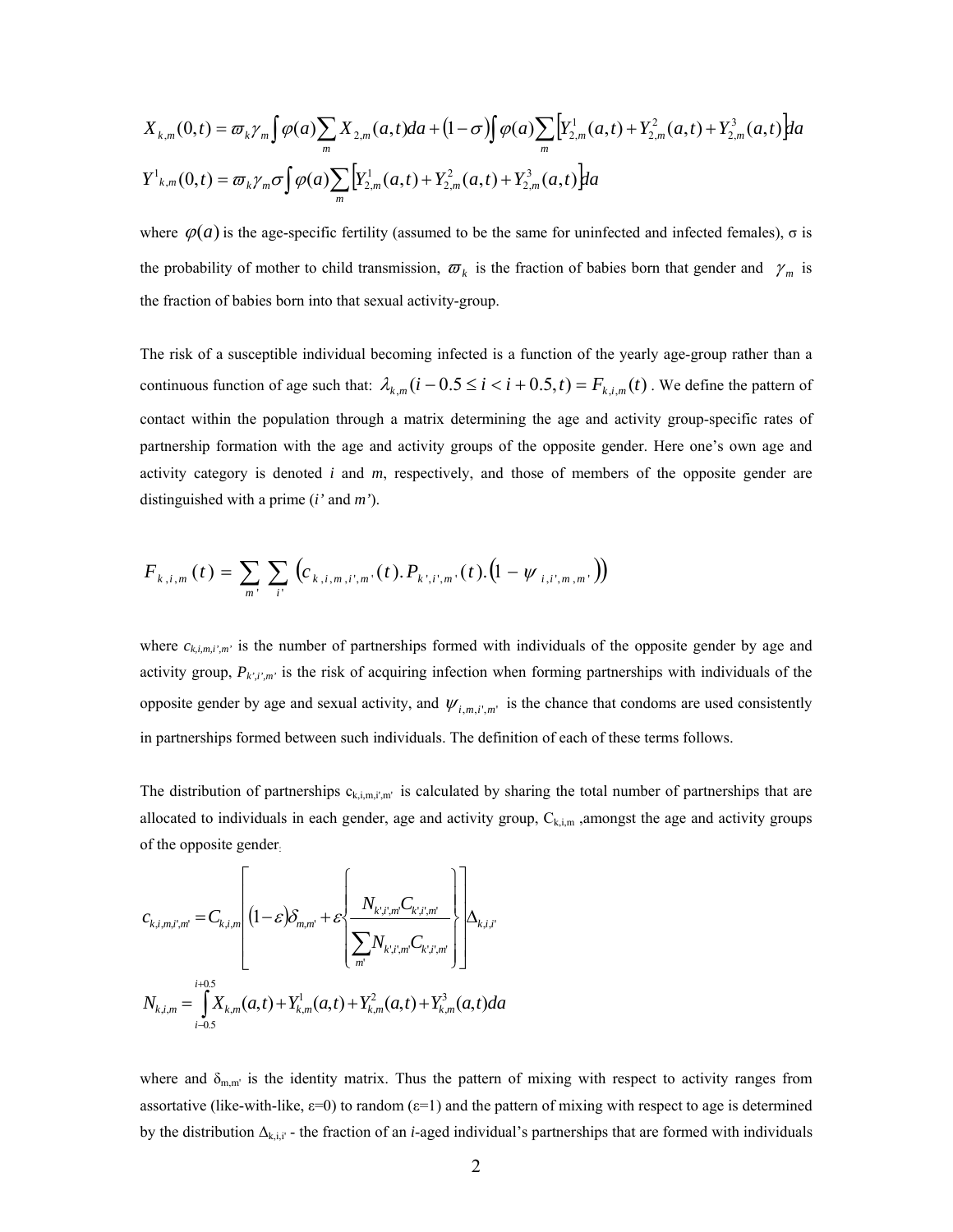of age *i*'. Data from rural Zimbabwe (1) indicates the distribution of age-difference between partners does not depend on the age of female (Figure S1). Here we assume that  $\Delta_{\text{k-i}}$  depends only on the age difference between partners: which for females is:

$$
\Delta_{2,i,i'} = \frac{\kappa \rho^{\kappa} (i'-i+r)^{\kappa-1}}{1 + ((i'-i+r)^{\kappa})^2} \text{ if } i' > i
$$
  

$$
\Delta_{2,i,i'} = 0 \qquad \text{otherwise}
$$

And for males is:

$$
\Delta_{\mathbf{l},i,i'}=\sum_{i'}\Delta_{\mathbf{2},i',i}
$$

 $\Delta_{k,i,i'}$  is scaled so that  $\sum \Delta_{k,i,i'} = 1$  where A '  $\cdot^{\Delta_{k,i,i}}$  $\sum^{B_2^+}\! \Delta_{k,i,i'}^{}=$ 2 *A*  $i_{k,i,i'} = 1$  where  $A_k$  and  $B_k$  are the ages at which sexual activity begins and ends

for that gender, respectively. Here  $\kappa$ ,  $\rho$  and  $r$  are the shape parameters for the log-logistic distribution. This distribution allows most partnerships to be formed between women and men a few years older but a few partnerships to involve women and men many more years their senior. The distribution was parameterised by fitting to cross-sectional survey data collected in rural Zimbabwe (Figure S2).

The rate of partnership formation in the sexual activity groups is defined as:

$$
C_{k,i,m} = \frac{M_{k,i}}{\tau^{\sum m\gamma_m}} \tau^m
$$

Here  $M_{k,i}$  is the gender- and age-specific geometric mean of partnership formation rate and  $\tau$  independently determines the common ratio of partner change rate between the sexual-activity categories.

At each moment, the pattern of partnership formation  $(c_{i,m,i',m'})$  is constrained such that the total number of sexual partnerships formed by males of type *i,m* with females type *i',m'* must equal the total number of partnerships formed by females of type *i',m'* with males of type *i,m*. That is,:

$$
N_{1,i,m}c_{1,i,m,i',m'}=N_{2,i',m'}c_{2,i',m',i,m}
$$

where  $N_{k,i,m}$  is the number of sexually active individuals of that gender, age and activity-group.

If this does not hold  $c_{1,i,m,i,m}$  and  $c_{2,i,m,i,m}$  are adjusted (denoted with \*):

$$
D = \frac{N_{1,i,m}c_{1,i,m,i',m'}}{N_{2,i',m'}c_{2,i',m',i,m}}
$$
  
\n
$$
c_{1,i,m,i',m'} \to c_{1,i,m,i',m} \cdot D^{-(1-\theta)}
$$
  
\n
$$
c_{2,i',m',i,m} \to c_{2,i',m',i,m} D^{\theta}
$$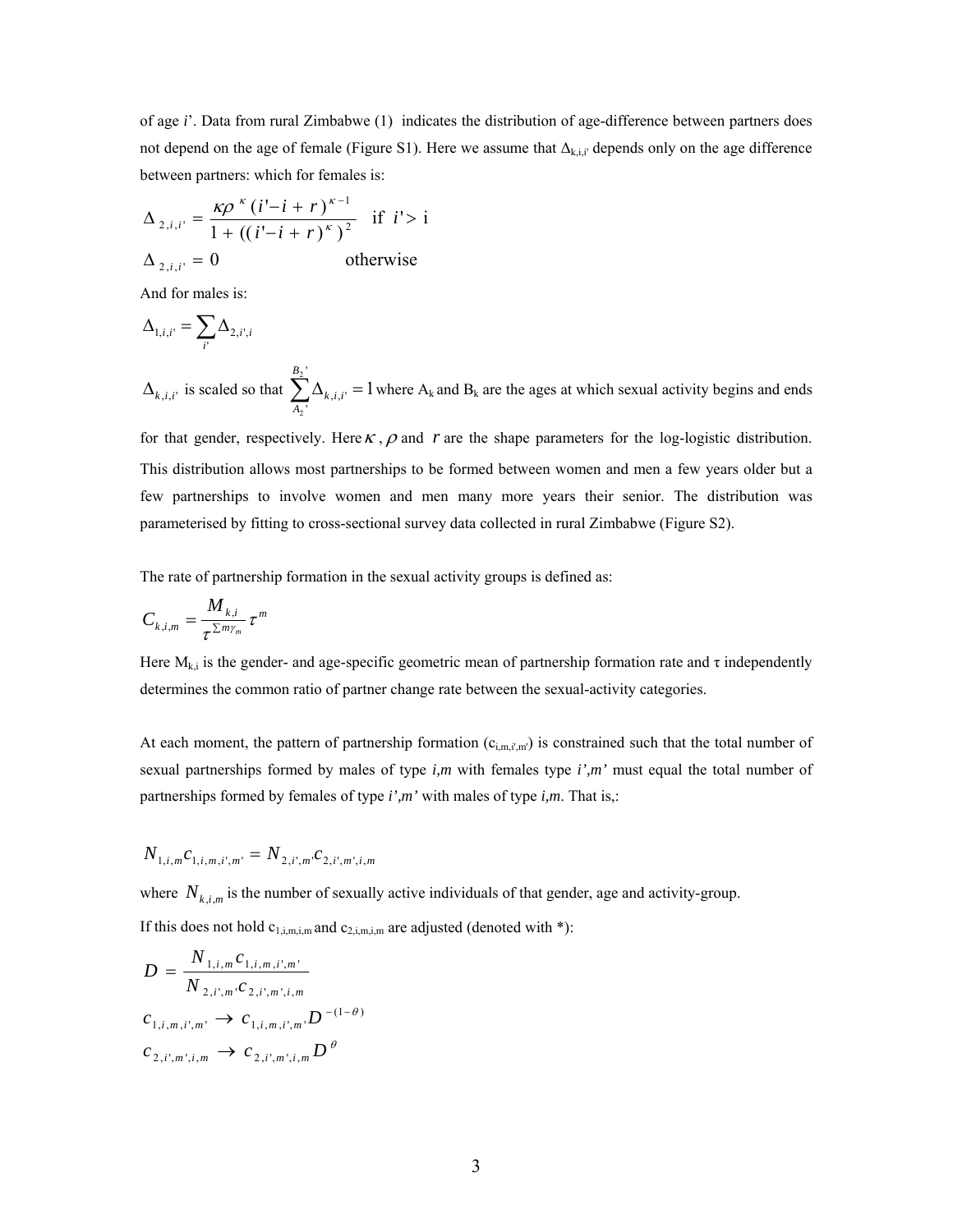In this way  $\theta$  determines whether the demand for sexual partnerships of males ( $0.5 < \theta \le 1$ ) or females  $(0 \le \theta < 0.5)$  is the strongest determinant of the pattern of partnership formation.

The other two components of  $F_{k,i,m}(t)$  are the chance of infection per partnership and the probability that condom are used correctly and consistently throughout those sexual partnerships.

The probability of getting infected through sexual partnerships with individuals of the opposite gender aged *i* and in sexual activity group *m*, is  $P_{k,i',m'}(t)$ :

$$
P_{k,i,m}(t) = \frac{\int_{i-0.5}^{i+0.5} \beta^1 Y_{k,i}^1(a,t) + \beta^2 Y_{k,m}^2(a,t) + \beta^3 Y_{k,m}^3(a,t) + \beta^4 Z_{k,m}(a,t) da}{\int_{i-0.5}^{i+0.5} X_{k,m}(a,t) + Y_{k,m}(a,t) + Y_{k,m}^2(a,t) + Y_{k,m}^3(a,t) + Z_{k,m}(a,t) da}
$$

where  $\beta^1$ ,  $\beta^2$ ,  $\beta^3$  and  $\beta^4$  are the probabilities per partnership of transmission of HIV during acute infection, latent infection, pre-AIDS and AIDS respectively.

We assume that condom use is protective of infection if they are used consistently with the partnership. For simplicity we assume that the fraction of partnerships in which condoms used consistently  $(\psi_{i,i',m,m'}')$ depends on the age of both sexual partner and the sexual activity group of the individual in the highest (most active) sexual activity group. These values are shown in the main paper (Figure 3(a)).

# *Calculating Lifetime Risk*

The lifetime risk of infection with HIV *R* is the expected probability at birth that an individual will have been infected with HIV by their 55<sup>th</sup> birthday. The measure is taken 10 years after the intervention is implemented (at time T).

$$
R_{k} = 1 - \prod_{i=0}^{i=55} (1 - \Gamma_{k,i}(T + 10))
$$

$$
\Gamma_{k,i}(t) = \sum_{m} \left( \frac{N_{k,i,m}(t)}{\sum_{m} N_{k,i,m}(t)} \lambda_{k,i,m}(t) \right)
$$

Interventions are evaluated by the relative lifetime risk of infection with an intervention ( $R_{intervention}$ ) relative to the case when there is no intervention (R<sub>baseline</sub>), which we call *RR*.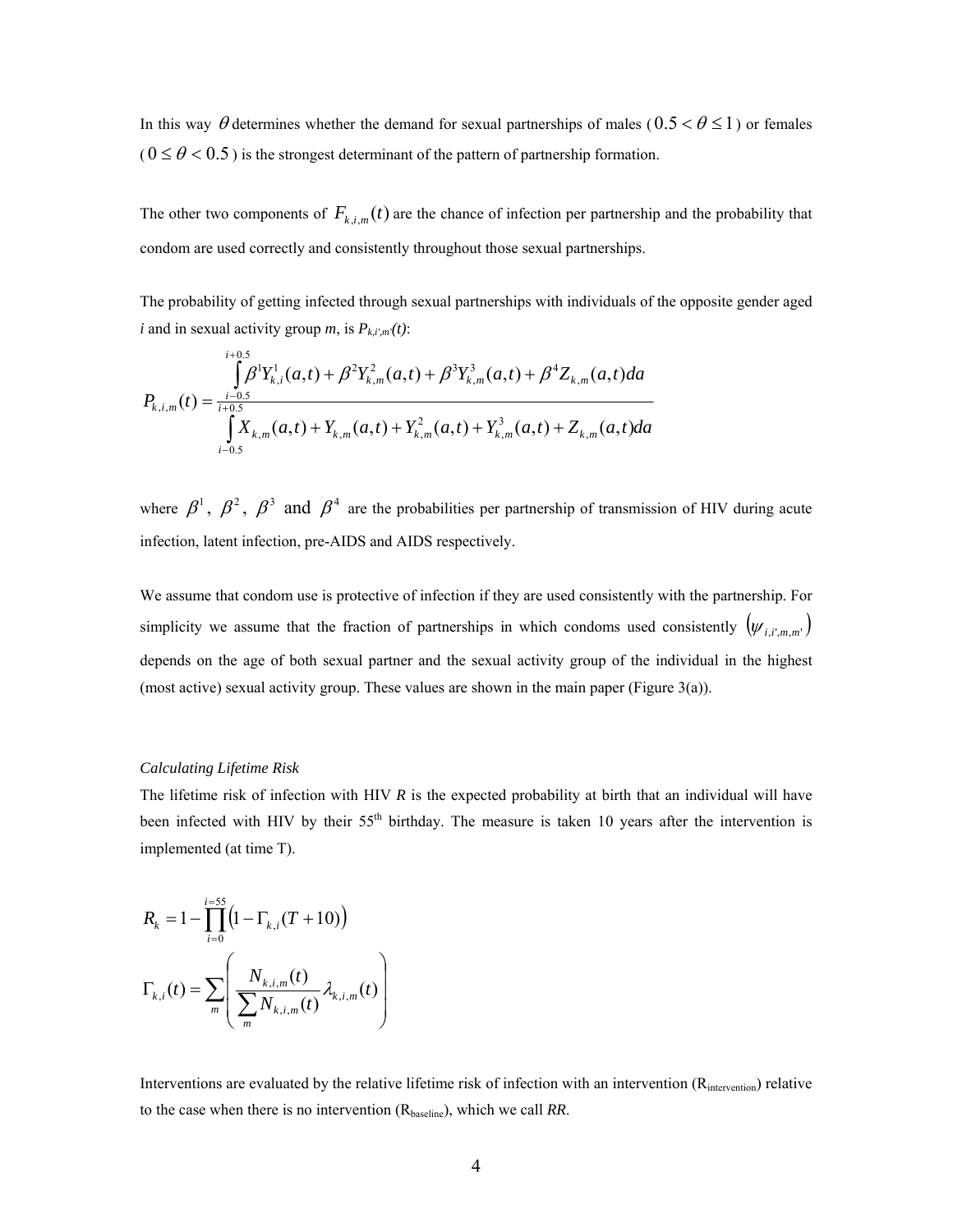$$
RR = \frac{R_{\text{int}\,\text{ervention}}}{R_{\text{baseline}}}
$$

# *Intervention Scenarios*

# • Changes in cross-generational mixing

The parameterisation of the pattern of partnership formation with respect to age  $(\Delta_{k,i,i'})$  is varied to create a range of scenarios of cross-generational mixing (Figure S3). To simulate 'peer-to-peer mixing', individuals enter the population in yearly cohorts and form partnerships exclusively within their own cohort. The intervention which reduces the proportion of partnerships that are cross-generational from 25% to 5% is simulated (i) by changing the parameterisation of the mixing distribution  $\Delta_{k,i,i'}$  and (ii) by blocking transmission of HIV in all but 5% of crossgenerational partnerships.

# • Changes in age at first sex

The parameter  $A_k$  specifies the age at which individuals of that gender begin sexual activity. When age at first sex is delay by  $J_k$  years the distribution of sexual partnership becomes:

$$
c_{1,[A_1,A_1+J_1],m,i',m'} = 0
$$
  

$$
c_{2,[A_2,A_2+J_2],m,i',m'} = 0
$$

If males seek to maintain their current number of sexual partnerships formed per year then the following change is also made:

$$
c_{1,i,m,[A_2,A_2+H],m'} \to c_{1,i,m,[A_2,A_2+H],m'} + \frac{\sum_{i'=A_2}^{A_2+J_2} c_{1,i,m,i',m'}}{H}
$$

This allows males to seek to recoup the sexual partnerships they lost when their young would-be partners became abstinent from the sexual partnerships offered by young women in the first *H* years of sexually activity.

Where we assume that the biological susceptibility of women decreases with older age, we multiply the probability of transmission to women in those partnerships by some factor,  $\omega_2(a)$ which depends on female age, a.

$$
\omega_2(a) = 1.5
$$
   
\n $\omega_2(a) = (1.5 - (a-14)*0.0625)$    
\n $a \le 14$    
\n $15 \le a \le 22$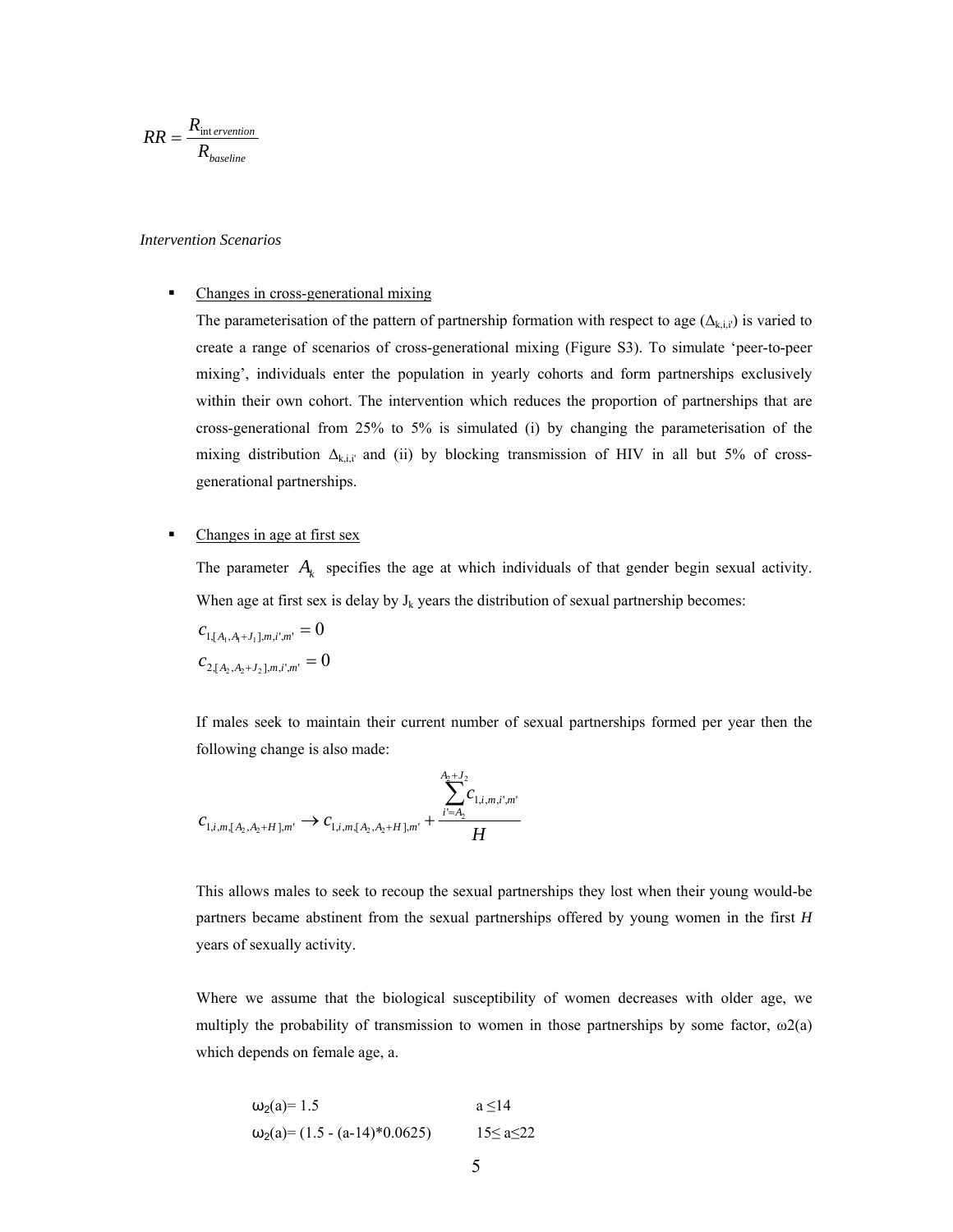The importance of timing of marriage is addressed with an alternative model which simply calculates risk of infection as:

Risk of infection = 1-  $[(1\text{-risk infection per year when single})^{\text{years before marriage}}$ . (1-risk infection per year when married)<sup>years after marriage</sup>]

where: Years after marriage = Years sexually active  $-$  Years before marriage

The 'Years sexually active' is set at 55 and data from Zimbabwe (2) suggest that the risk of infection for sexually active unmarried women and sexually active married women are approximately 0.02 and 0.01 per person-years at risk, respectively.

# • Changes in condom use

The probability that condoms are used consistently in sexual partnerships  $\psi_{i,i',\max(m,m')}$  is altered as follows for each of the intervention tried:

| (i) 'Increase condom use overall'          | $\psi_{1,i,i',\max(m,m')} \rightarrow 2\psi_{1,i,i',\max(m,m')}$ |
|--------------------------------------------|------------------------------------------------------------------|
| (ii) 'Increase condom use among older men' | $\psi_{1,[25,B_1],i',\max(m,m')} \to \psi_{1,24,i',\max(m,m')}$  |

 $\psi_{2,i,[25,B_1],\max(m,m')}$   $\rightarrow$   $\psi_{2,i,24,\max(m,m')}$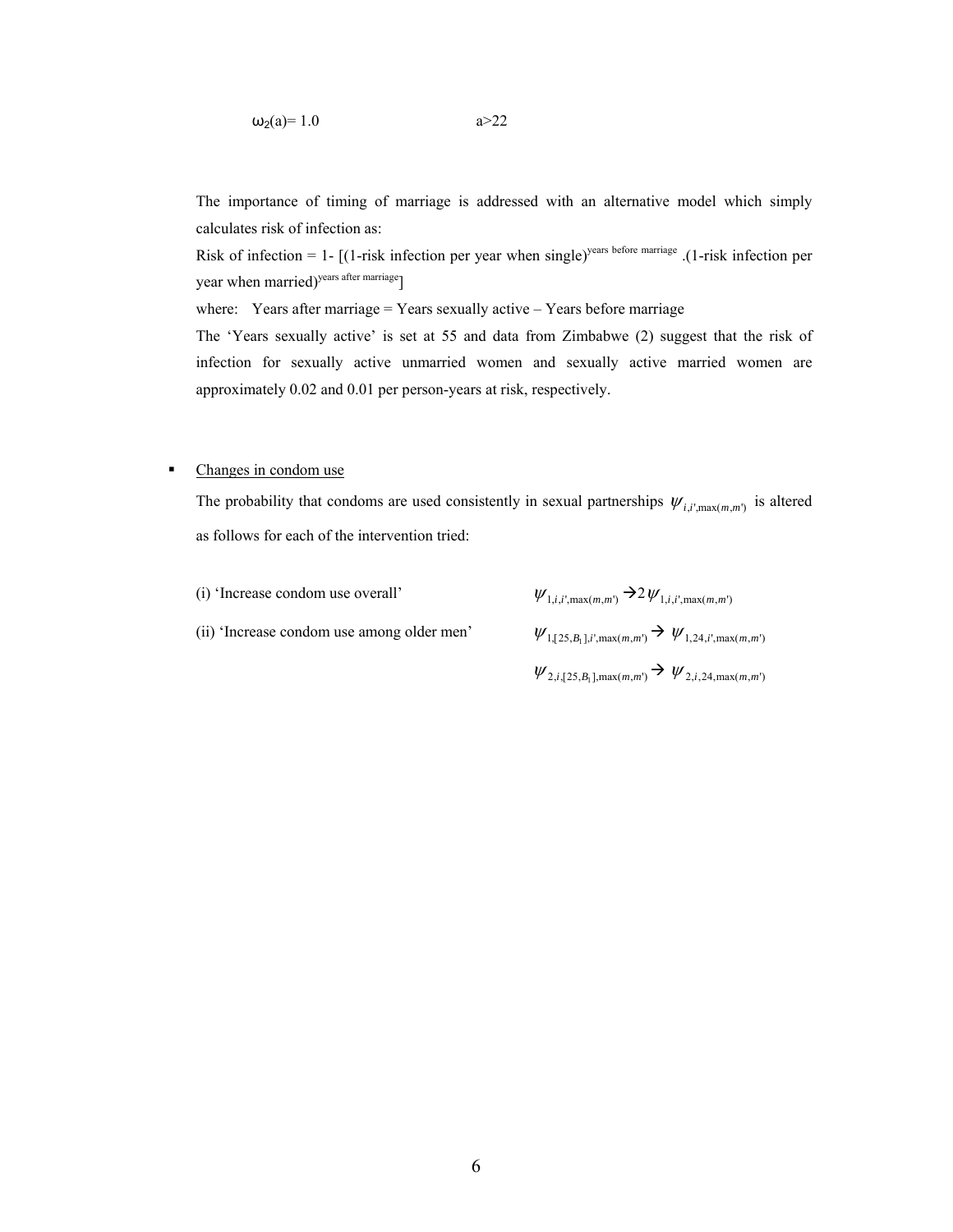# **References**

1. Gregson S, Nyamukapa CA, Garnett GP, Mason PR, Zhuwau T, Carael M, et al. Sexual mixing patterns and sex-differentials in teenage exposure to HIV infection in rural Zimbabwe. Lancet. 2002 Jun 1;359(9321):1896-903.

2. Gregson S, Garnett GP, Nyamukapa CA, Hallett TB, Lewis JJ, Mason PR, et al. HIV decline associated with behavior change in eastern Zimbabwe. Science. 2006 Feb 3;311(5761):664-6.

3. Anderson RM, May RM, Ng TW, Rowley JT. Age-dependent choice of sexual partners and the transmission dynamics of HIV in Sub-Saharan Africa. Philos Trans R Soc Lond B Biol Sci. 1992 May 29;336(1277):135-55.

4. World Bank. World development report-1991. New York: Oxford University Press; 1991.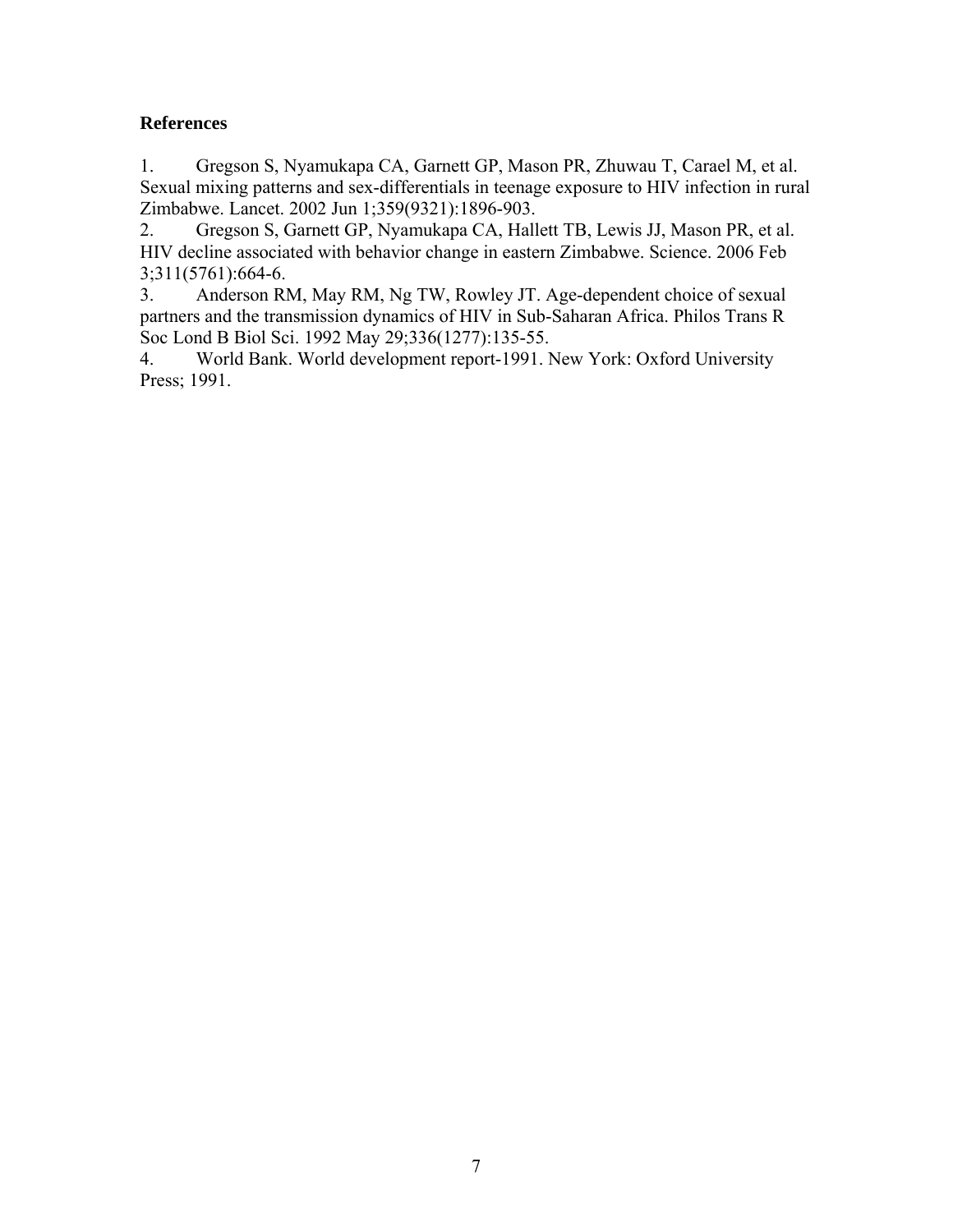| <b>Parameter Value</b>                                                      | Symbol (or          | <b>Value</b>          |  |
|-----------------------------------------------------------------------------|---------------------|-----------------------|--|
|                                                                             | formula)            |                       |  |
| Mortality rate                                                              | $\mu(a)$            | Table S <sub>2</sub>  |  |
| Fertility rate                                                              | $\varphi(a)$        | Table S <sub>2</sub>  |  |
| Mean time with acute HIV infection                                          | $v_{12}$            | 3 months              |  |
| Mean time with latent HIV infection                                         | $v_{23}(a)$         | Table S3              |  |
| Mean time with pre-AIDS                                                     | 1/g                 | 6 months              |  |
| Mean time in full blown AIDS before dying                                   | 1/a                 | 6 months              |  |
| Transmission probability (acute stage, pre-AIDS and full blown<br>$10\beta$ |                     | 0.35                  |  |
| AIDS)                                                                       |                     |                       |  |
| Transmission probability (latent stage)                                     | $\beta$             | 0.035                 |  |
| Probability of mother-to-child transmission                                 | $\sigma$            | 0.35                  |  |
| Fraction of partnerships formed randomly with respect to<br>ε               |                     | 0.3                   |  |
| sexual activity class                                                       |                     |                       |  |
| Age-difference between sexual partners (shape parameters for                | r                   | 0.11                  |  |
| log-logistic distribution)                                                  | к                   | 3.04                  |  |
|                                                                             | $\boldsymbol{\rho}$ | 2.85                  |  |
| Number of partnerships formed per year.                                     | $\pmb{\tau}$        | $\overline{4}$        |  |
| Common ratio between sexual activity groups                                 | $M_{k,i}$           | Table S4              |  |
| Age and gender-specific geometric mean                                      |                     |                       |  |
| Age at first sex (males and females)                                        | $A^I_{l,2}$         | 16                    |  |
| Age at last sex (males and females)                                         | $A^2_{1,2}$         | 55                    |  |
| Range of ages from which to recoup lost sexual partnerships if              |                     | 3<br>$\boldsymbol{H}$ |  |
| opposite gender delays first sex.                                           |                     |                       |  |

**Table S1: Default parameter values**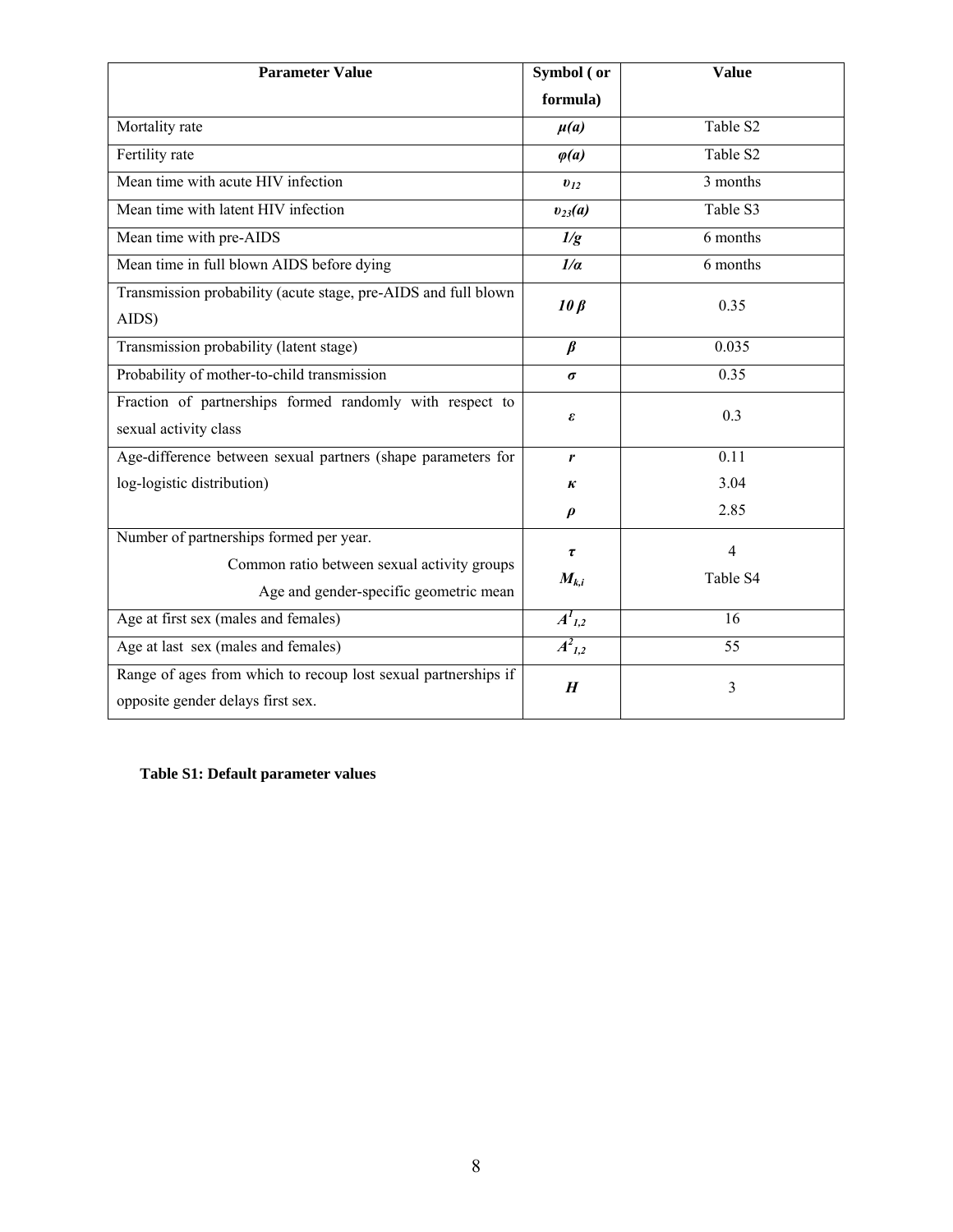|           |             | Deaths per person-year $(\mu(a))$ | <b>Births per female</b>   |
|-----------|-------------|-----------------------------------|----------------------------|
|           |             |                                   | person-year $(\varphi(a))$ |
| Age-range | <b>Male</b> | <b>Female</b>                     |                            |
| $<$ 1     | 0.117       | $\overline{0.100}$                | $\boldsymbol{0}$           |
| $1-4$     | 0.019       | 0.019                             | $\mathbf{0}$               |
| $5-9$     | 0.007       | 0.006                             | $\boldsymbol{0}$           |
| $10 - 14$ | 0.004       | 0.004                             | $\overline{0}$             |
| $15-19$   | 0.004       | 0.004                             | 0.175                      |
| $20 - 24$ | 0.006       | 0.005                             | 0.313                      |
| 25-29     | 0.007       | 0.006                             | 0.324                      |
| 30-34     | 0.007       | 0.006                             | 0.271                      |
| 35-39     | 0.008       | 0.007                             | 0.201                      |
| 40-44     | 0.010       | 0.008                             | 0.125                      |
| 45-49     | 0.012       | 0.009                             | 0.053                      |
| 50-54     | 0.016       | 0.012                             | $\boldsymbol{0}$           |
| 55-59     | 0.021       | 0.016                             | $\mathbf{0}$               |
| 60-64     | 0.030       | 0.024                             | $\boldsymbol{0}$           |
| $65-69$   | 0.044       | 0.038                             | $\boldsymbol{0}$           |
| 70-74     | 0.068       | 0.060                             | $\mathbf{0}$               |
| 75-79     | 0.105       | 0.094                             | $\boldsymbol{0}$           |
| $80 +$    | 0.189       | 0.174                             | $\mathbf{0}$               |

**Table S2: Demographic parameter values (baseline values excluding effects of AIDS) (3, 4)**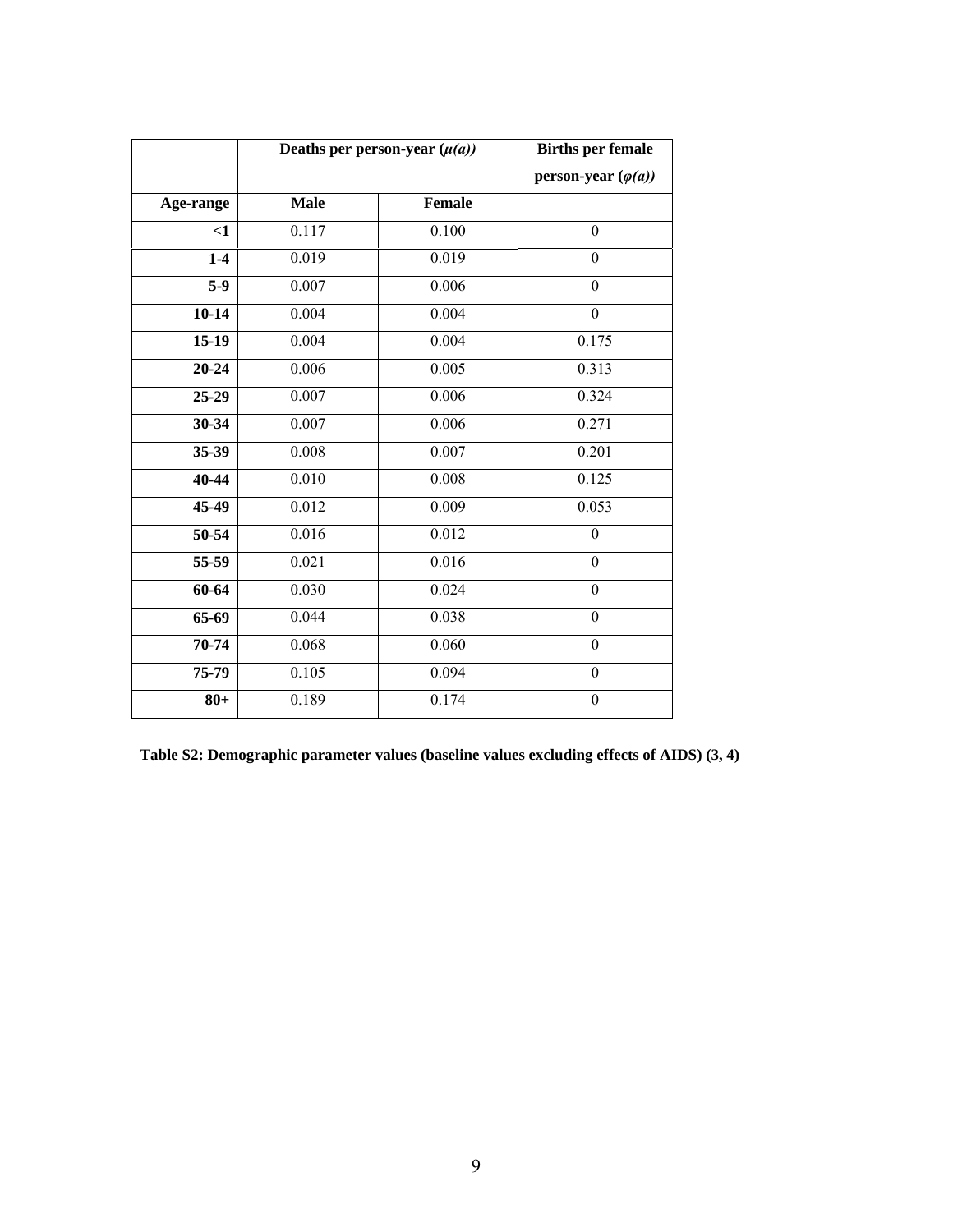| Age-range | <b>Mean years with latent</b><br>infection $Y^2$ ( $v_{23}(a)^{-1}$ ) |
|-----------|-----------------------------------------------------------------------|
| $0-9$     | 0.75                                                                  |
| $10 - 24$ | 6.0                                                                   |
| $25-29$   | 4.8                                                                   |
| 30-34     | 40                                                                    |
| 35-39     | 3.4                                                                   |
| 40-44     | 3.0                                                                   |
| 45-49     | 2.7                                                                   |
| 50-59     | 2.4                                                                   |
| $60+$     | 2.2                                                                   |

r

**Table S3: Mean years spent with latent HIV infection**

|           | Mean number of sexual partnerships<br>formed per year $(M_{k,i})$ |         |  |
|-----------|-------------------------------------------------------------------|---------|--|
| Age-range | Male                                                              | Female  |  |
| $A-24$    | 2.1                                                               | 1.0     |  |
| 24-34     | .9                                                                | 1.1     |  |
| $35 - 44$ | 1.7                                                               | 0.92    |  |
| $45+$     | 1.6                                                               | $0.92*$ |  |

**Table S4: Mean partner change rates, by age (based on data from Manicaland, Zimbabwe (1))** 

*\* No data available. This value interpolated from younger age-group.*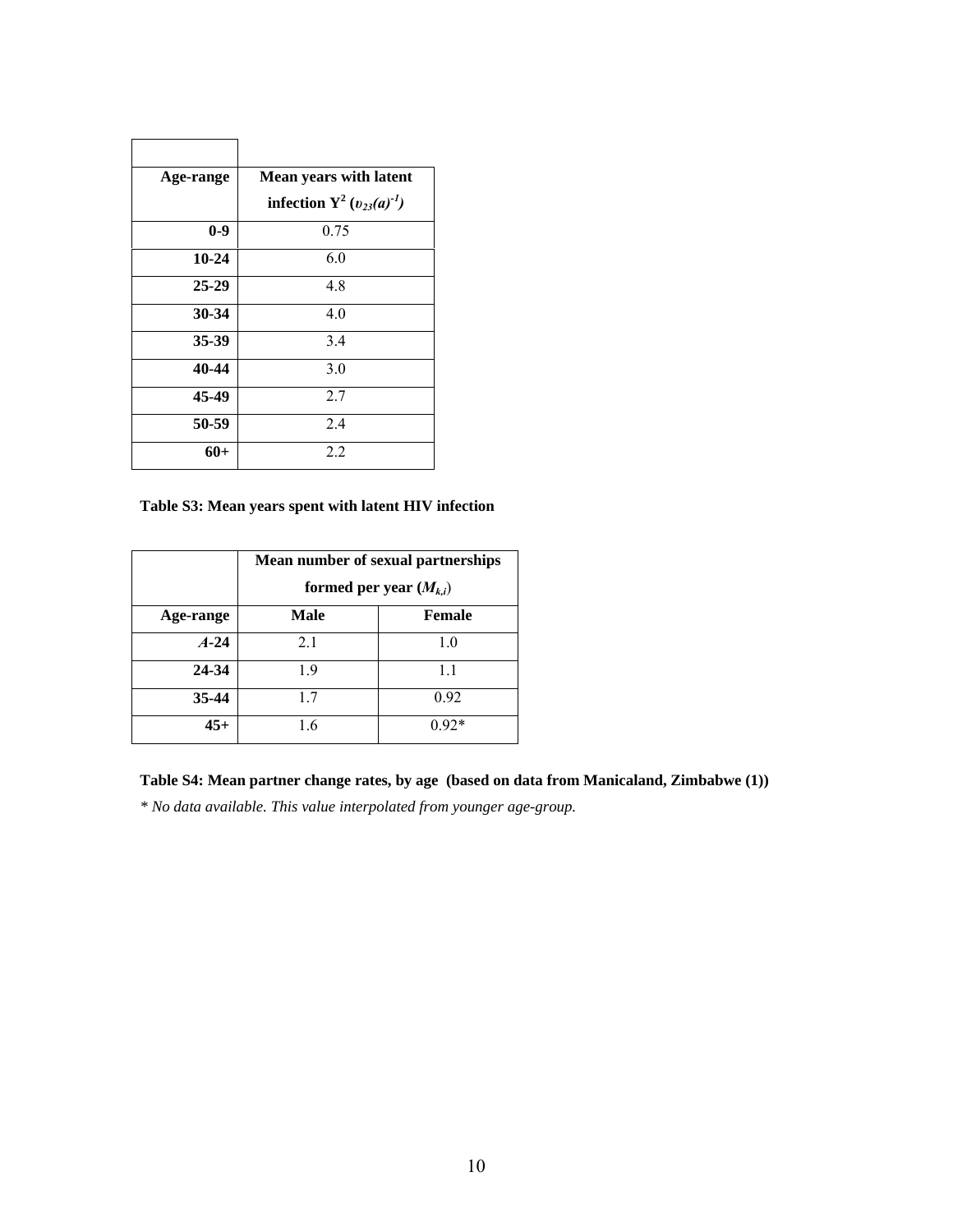

**Figure S1: The percentage of females' partnerships formed with males a given number of years older (dotted line), by females aged 15-19, 20-24, 25-29, 30-34, 35-39 and 40-44 years. Solid line is log-logistic function fitted to data pooled from all ages and dashed line is corresponding cumulative distribution.**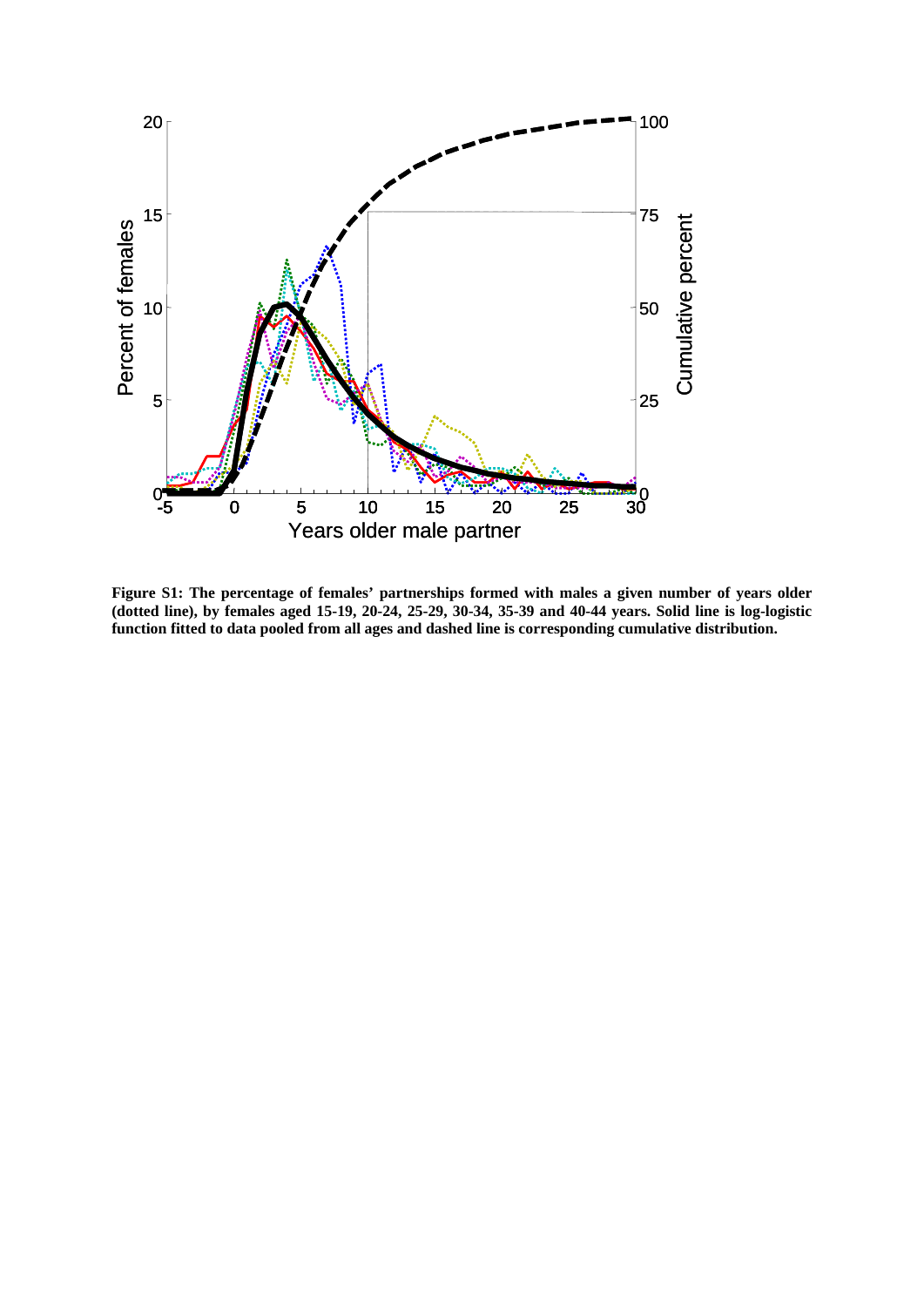

**Figure S2: Age-difference (male age minus female age) for all sexual partnerships reported by females (triangles) with fitted log-logistic distribution for all non-negative age-differences (line).**